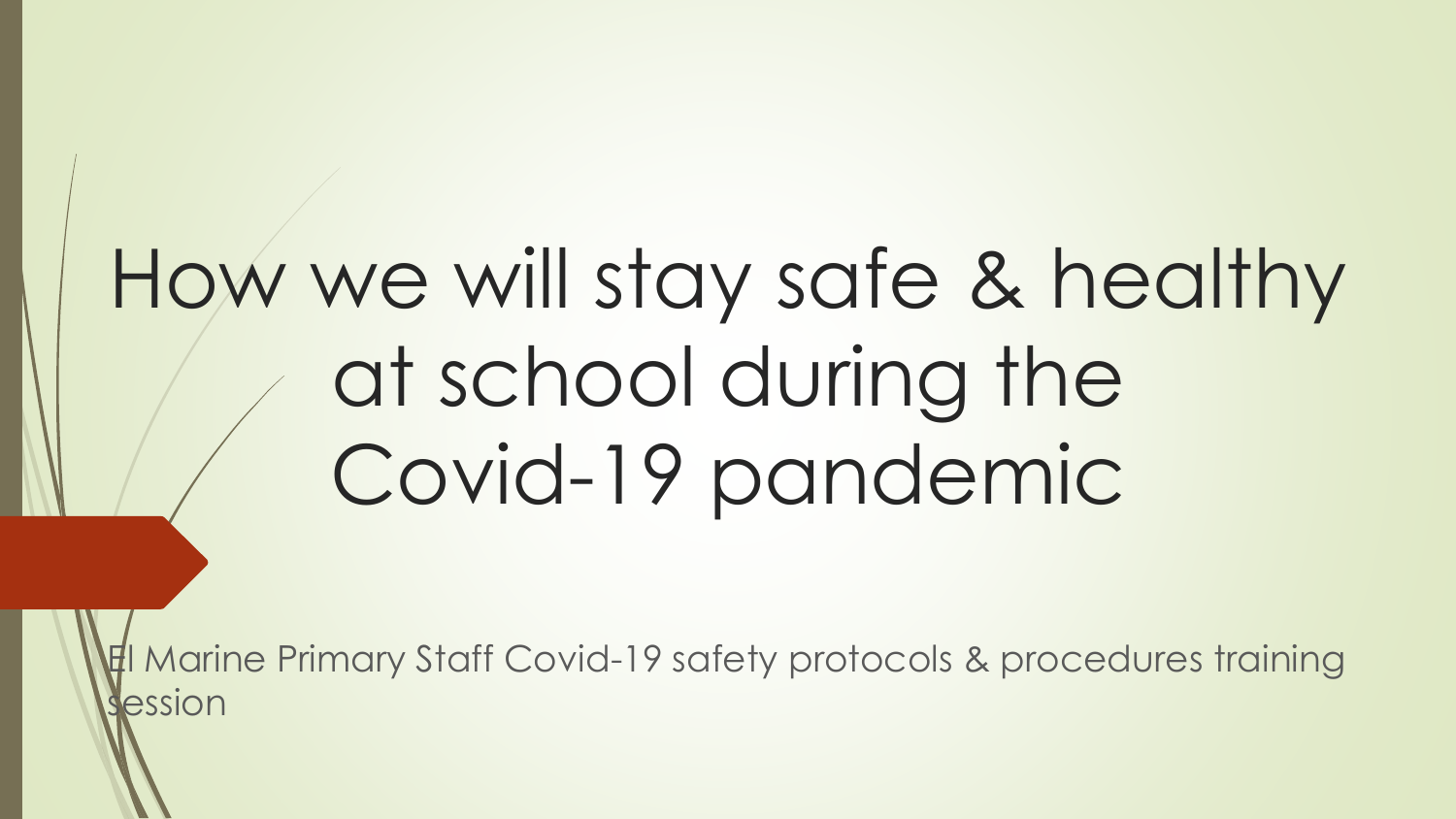#### How does the virus spread?

- COVID-19 is spread by **fluid droplets when coughing, sneezing or speaking** and can be spread by a person who has been infected before symptoms occur, during illness and for a short period of time after they feel better
- Researchers estimate that around **44% of infections** are passed on by people who are **not showing any symptoms**
- Virus particles can **survive in the air for a short period of time** and can remain on **hard surfaces such as plastic or steel for a few days**, if not removed with regular cleaning
- COVID-19 is spread by contaminated **hands touching the hands** of others and touching things such as **money, books, stationary, door handles and counters**
- When you then touch your **eyes, nose and mouth** after you have touched other people's hands and things with COVID-19 on it, then you can get infected
- Because Coronavirus is a new virus, there is currently **no vaccine available**. However, many of the symptoms can be treated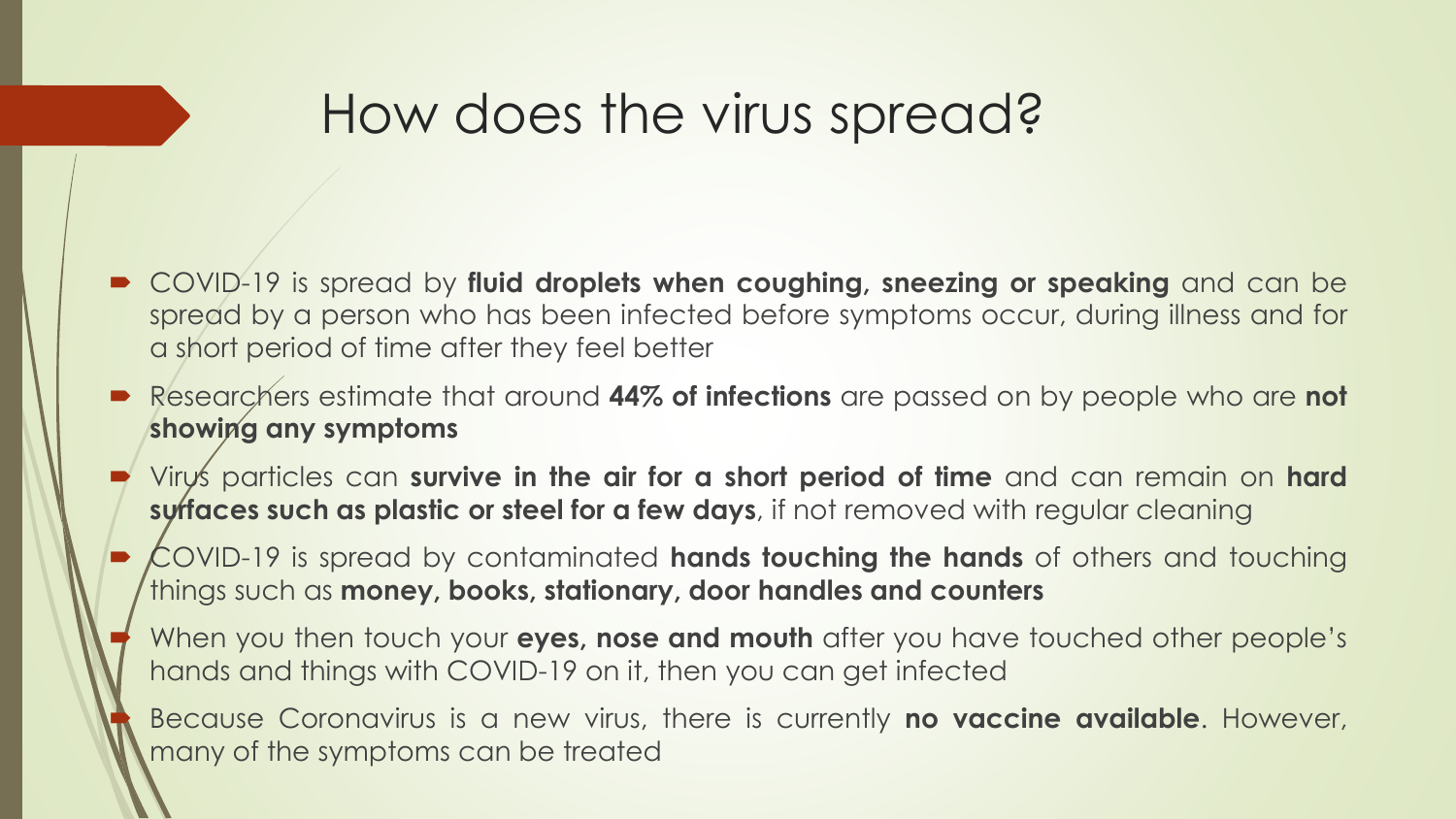## Staff protocol

- All educators are to ensure that learners keep to social distancing regulations.
- Staff members must ensure that no more than 1 learner use the bathroom at a time and that hands are washed. Emphasize the importance!
- Before entering any room any learner's, staff member's or domestic worker's hands needs to be sanitized.
- No more than 2 staff members allowed in the Kitchen.
- Only secretary, principal and 1 other person allowed in the office at any given time.
- Should  $\alpha$  learner be absent from school, teachers need to notify the office by 10:00 so the secretary can phone the parents for a reason (if parents have not already notified the office or register educator).
- It remains the educator's responsibility to ensure that learners who are absent receives remote learning material on the same day and guidance/ Video call/ WhatsApp message, or Zoom call ensuring that work can be caught up.
- $\triangleright$  Do not come to school if you are sick.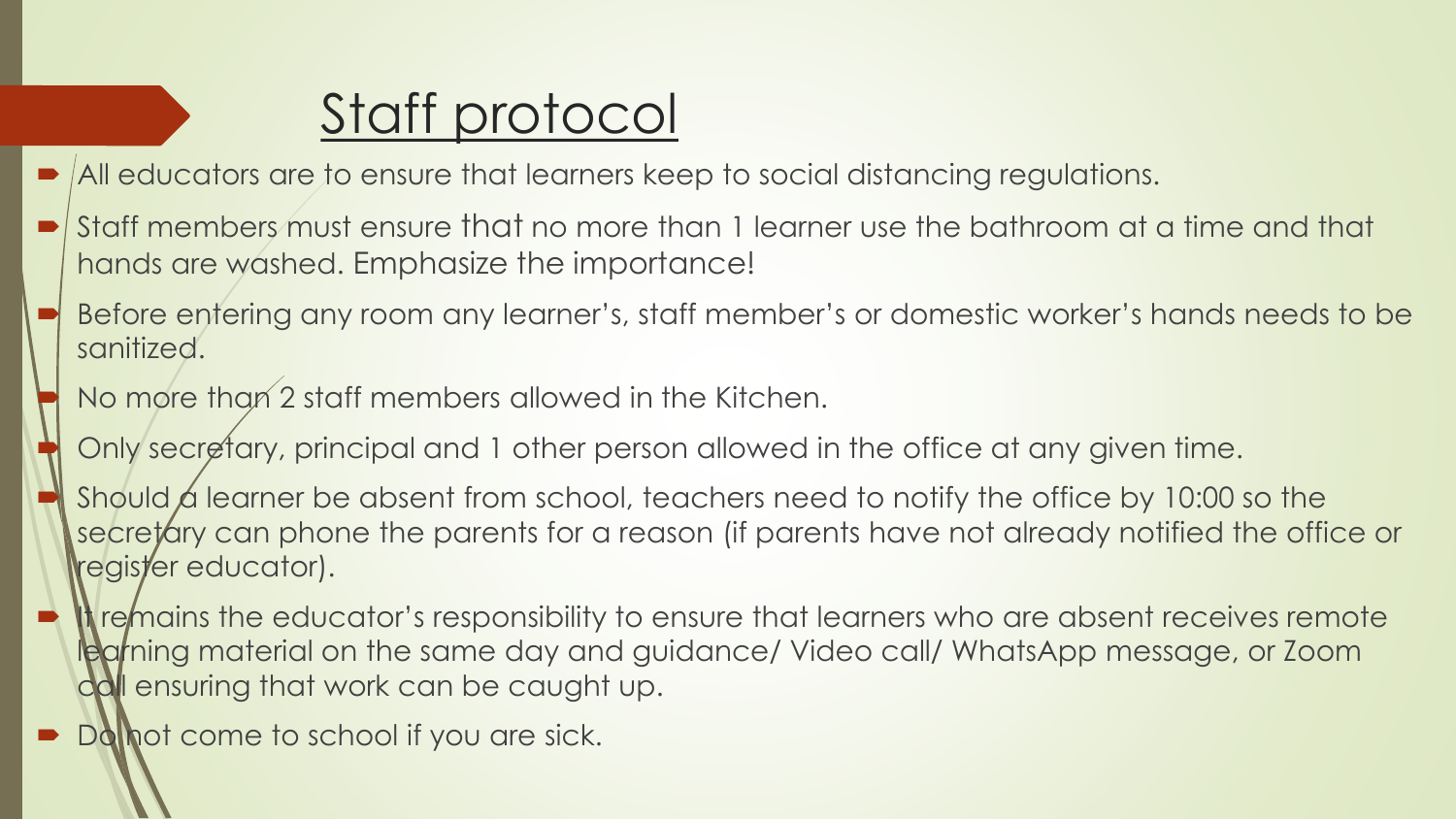#### Learner protocol

1) Learners must at all time have a **Social distance** of 1,5m apart.

- One learner may be in the bathroom at a time. Washing of hands are essential!
- 3) Learners need to sanitize their hand on entry into classroom regardless.
- Learners must not attend school when they are sick.
- 5) Must wear their mask at all times and not touch/use a friend's mask.
- 6) Learners may not touch/hug other learners.

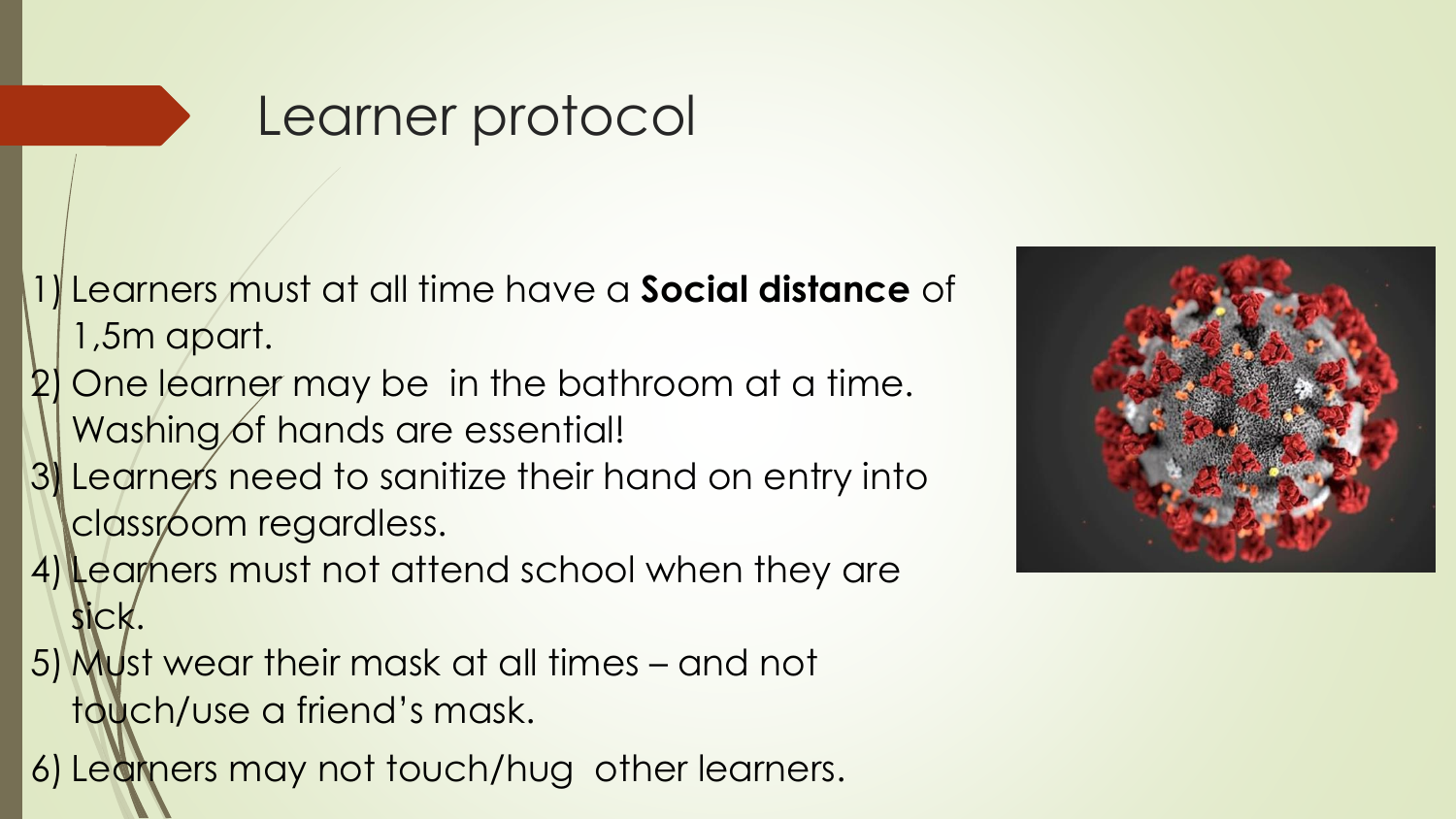# What are the symptoms of Covid-19?

#### **Most common symptoms:**

O fever dry cough tiredness

#### **Less common symptoms:**

- aches and pains
- sore throat
- diarrhoea
- **•** conjunctivitis
- **headache**
- **Dec** loss of taste or smell
- a rash on skin, or discolouration of fingers or toes

#### **Serious symptoms:**

- **difficulty breathing or shortness of** breath
- **•** chest pain or pressure
- loss of speech or movement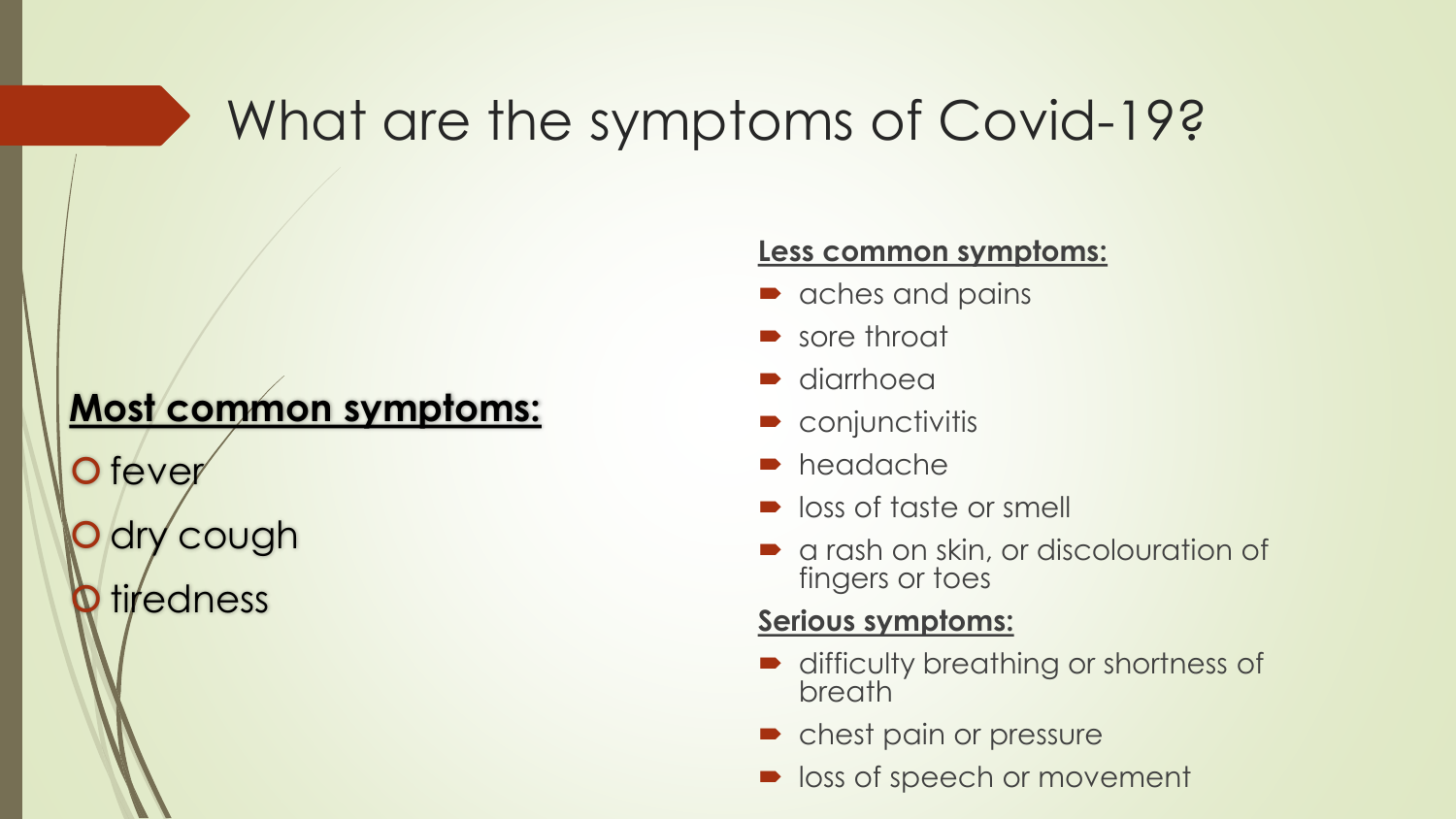# Basic safety measures

- 1) Wash your hands often for at least 20 seconds. If soap and water is not available, use an alcohol based hand sanitizer.
- 2) Avoid touching your eyes, nose, and mouth with unwashed hands.
- 3) Avoid close contact with people who are sick.
- 4) Stay at home when you are sick!
- 5) Keep a distance of 1.5m from other people at all times.
- 6) Cover your cough or sneeze with a flexed elbow or **Itissue/and discard in a bin straight away.**
- Sanitize frequently touched surfaces and objects regularly.
- 8) Wear a cloth face mask.

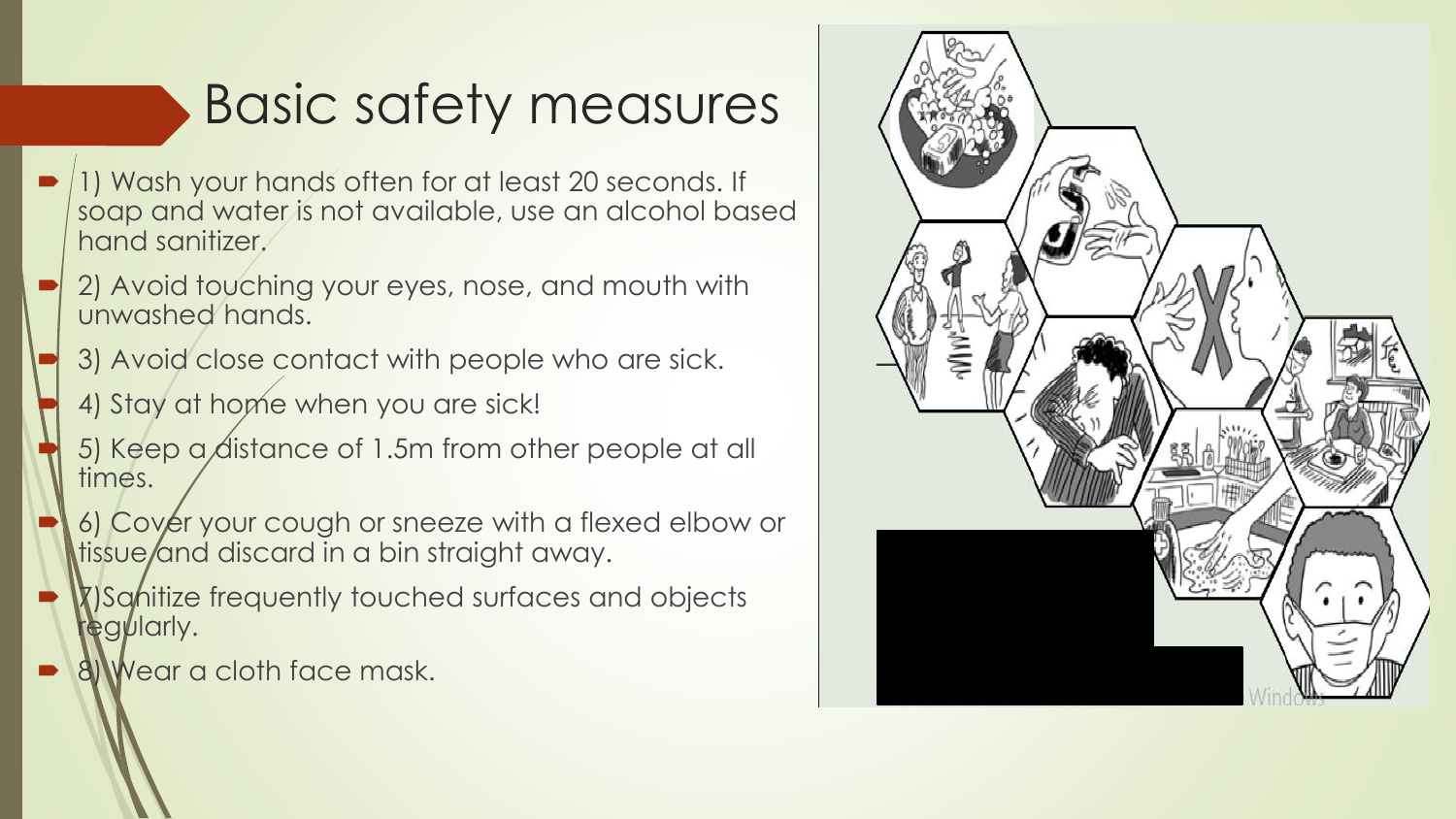# The correct way to put on and take off PPE

# **OThe procedure to**

### **put on protective**

#### **gear:**

- 1. Wash hands with soap and water
- 2. Put on the plastic apron
- 3. Put on the face mask
- 4. Put on the eye protection 5. **If on the gloves**

## **PThe procedure to take off protective gear:**

- 1. Wash the gloves with disinfectant and dry with a paper towel. Place the paper towel in a bin.
- 2. Remove the gloves and put it on a disinfected surface.
- **3. Remove the eye protection.**
- 4. Remove the plastic apron and place it in a bin with a liner. Remove the face mask and place it in a bin with a lid and bin liner (plastic bags).
- 5. Wash your hands with soap and water.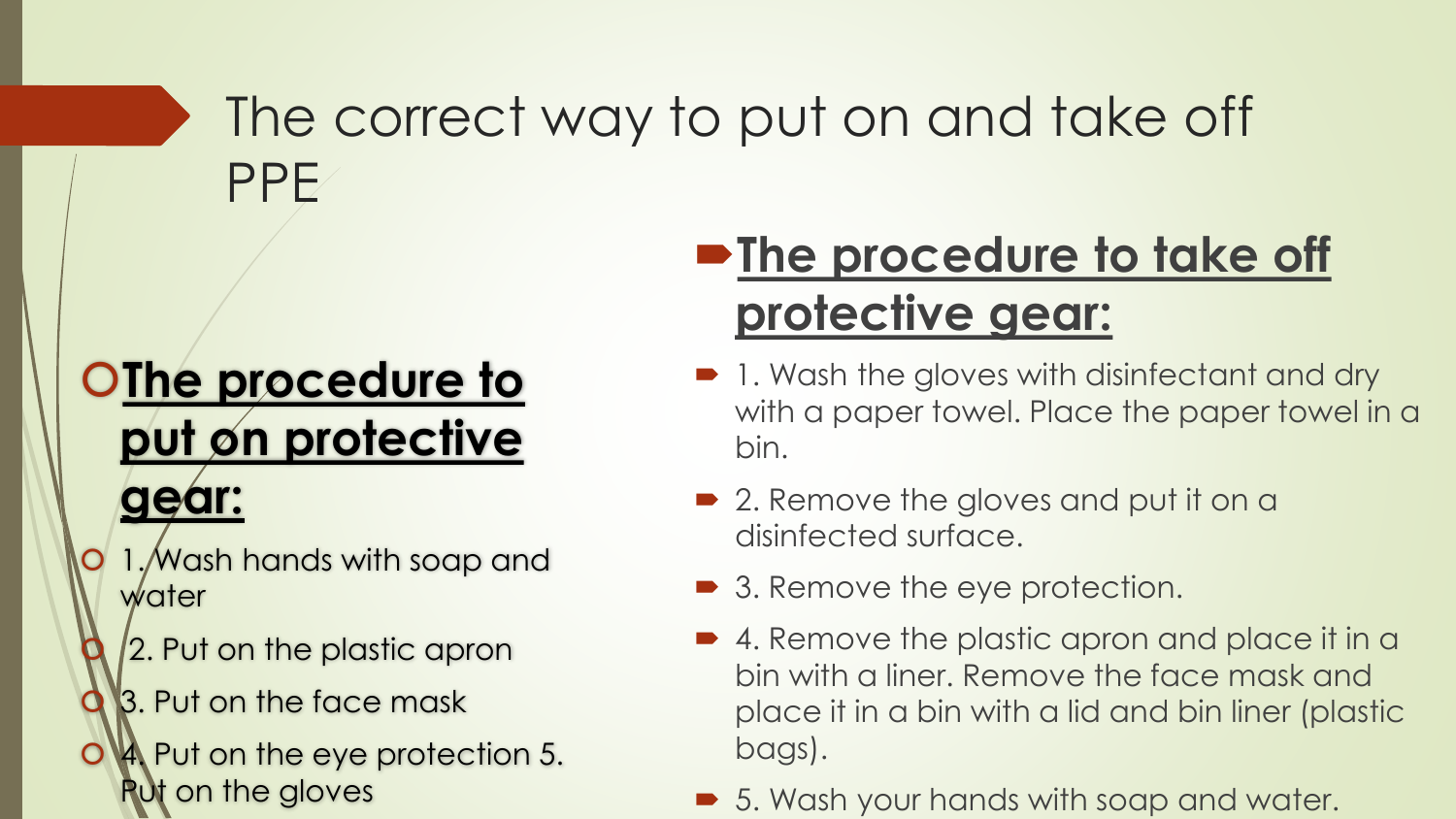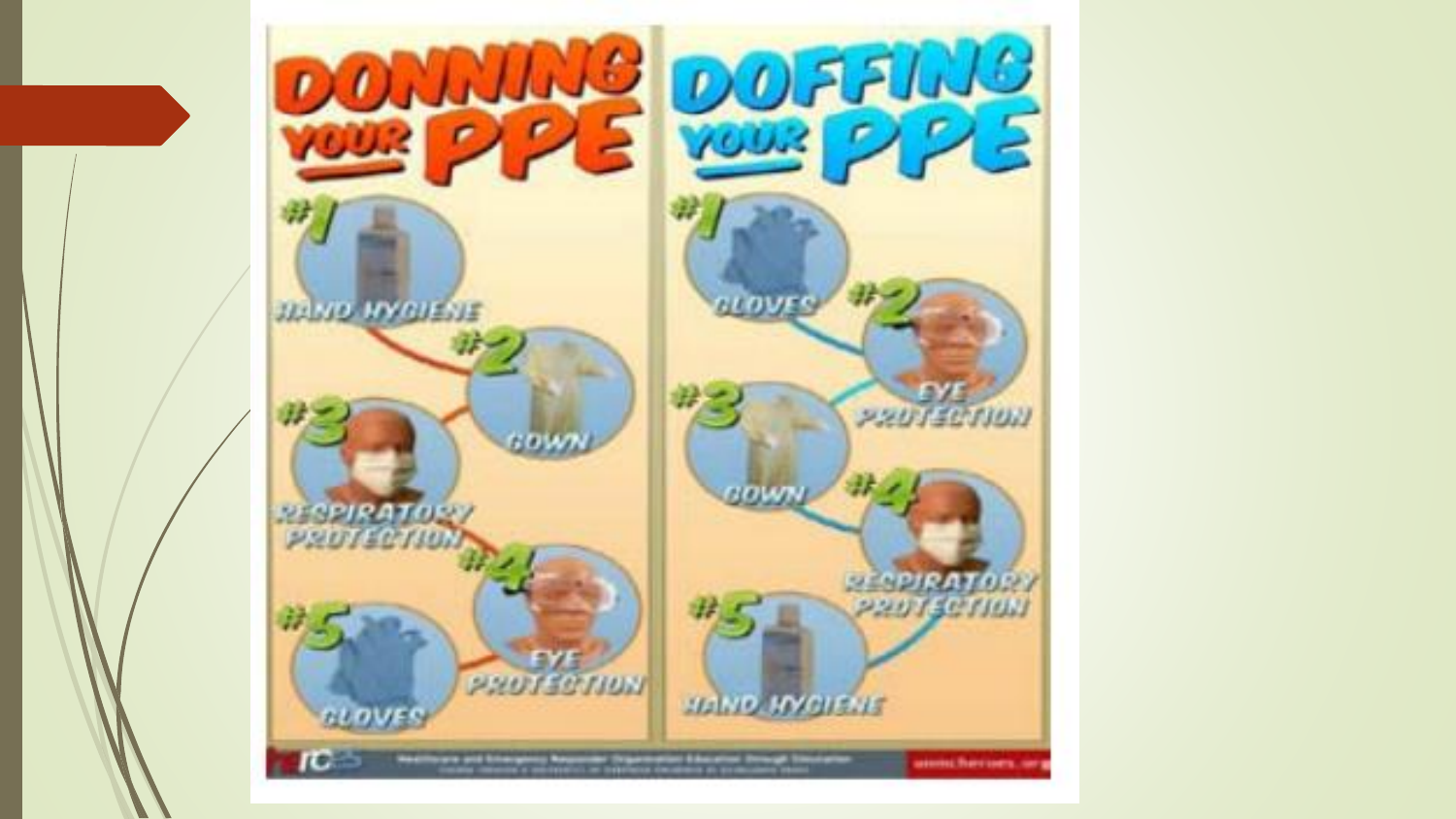#### Safety equipment:

- All learners must arrive at school with a mask on.
- If their mask gets broken or lost, a new one will be issued but this will be billed to the parent's account at R20 per mask.
- The school will provide each learner with the necessary soap, hand paper towels and hand sanitizer throughout the day.
- Surface sanitizer will also be supplied by the school.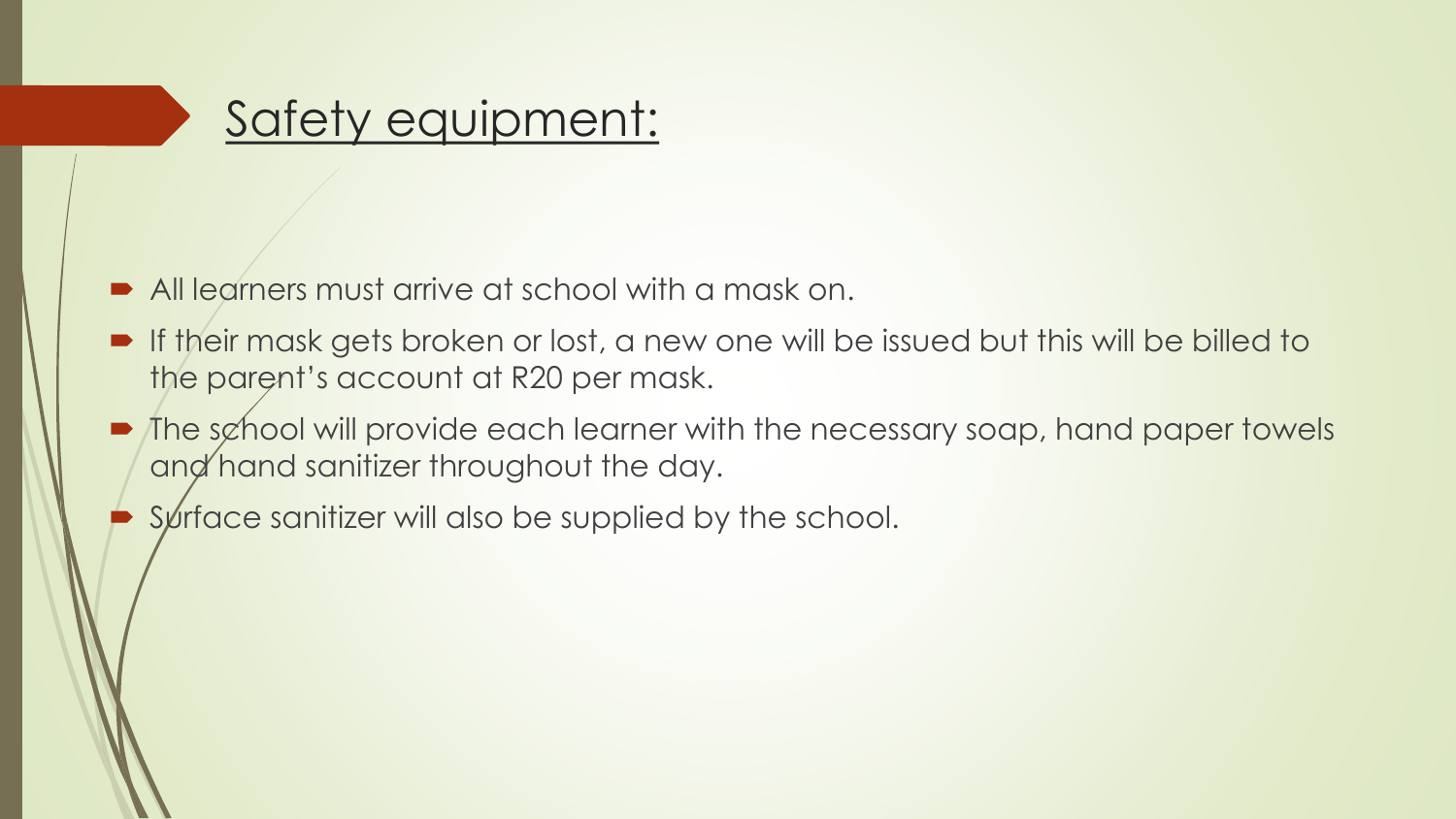# Screening process for learners and staff ARRIVAL

Only school staff, learners and emergency personnel and on occasion maintenance personnel will be allowed inside the school building during the Corona virus pandemic. Parents will be served on the outside of the building, through the office window but must wear a mask. School fees are encouraged to be paid via EFT.

#### Procedure for learners and staff:

Temperatures will be recorded.

Temperatures of 37-37.5 will be sent to quarantine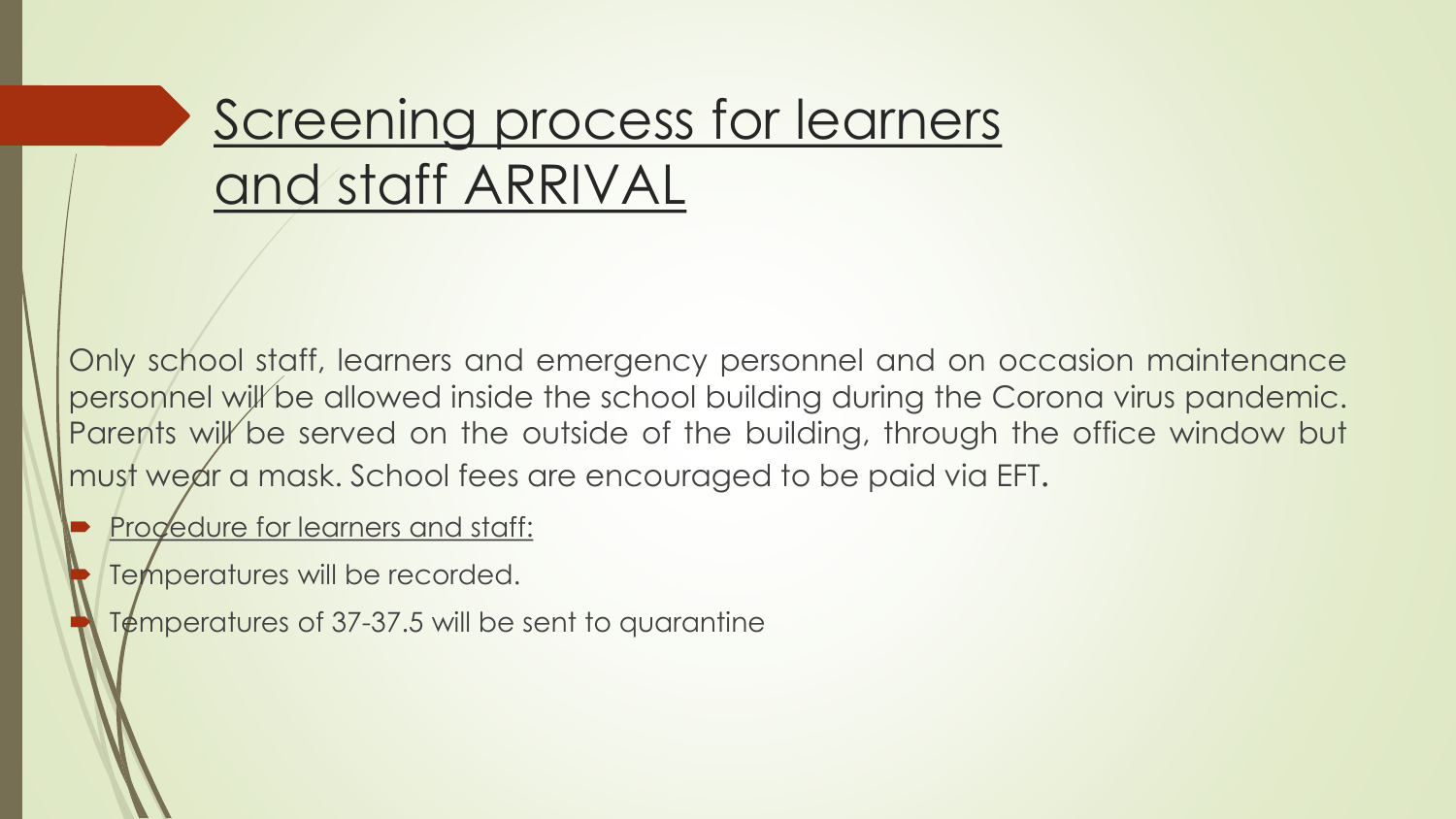### Screening

- Temperatures will be recorded once the bell rings for learners to start school.
- Temperatures of 37.6 and above will be watched and taken again at first break to see if it changed. If the temp goes up, learner needs to go to quarantine immediately until they can go home. Should parents not collect their child within an hour, health officials will be contacted and all expenses will be charged to the parent's account.
- Health officials will be notified if a learner tests positive for Covid-19.
- The screening of term 3 will be altered as follows FOR TERM 4:
- Learners still get dropped at the back. They will keep masks on their faces and will return home with the same mask.
- Two teachers will be allocated for duty from 7:00-7:30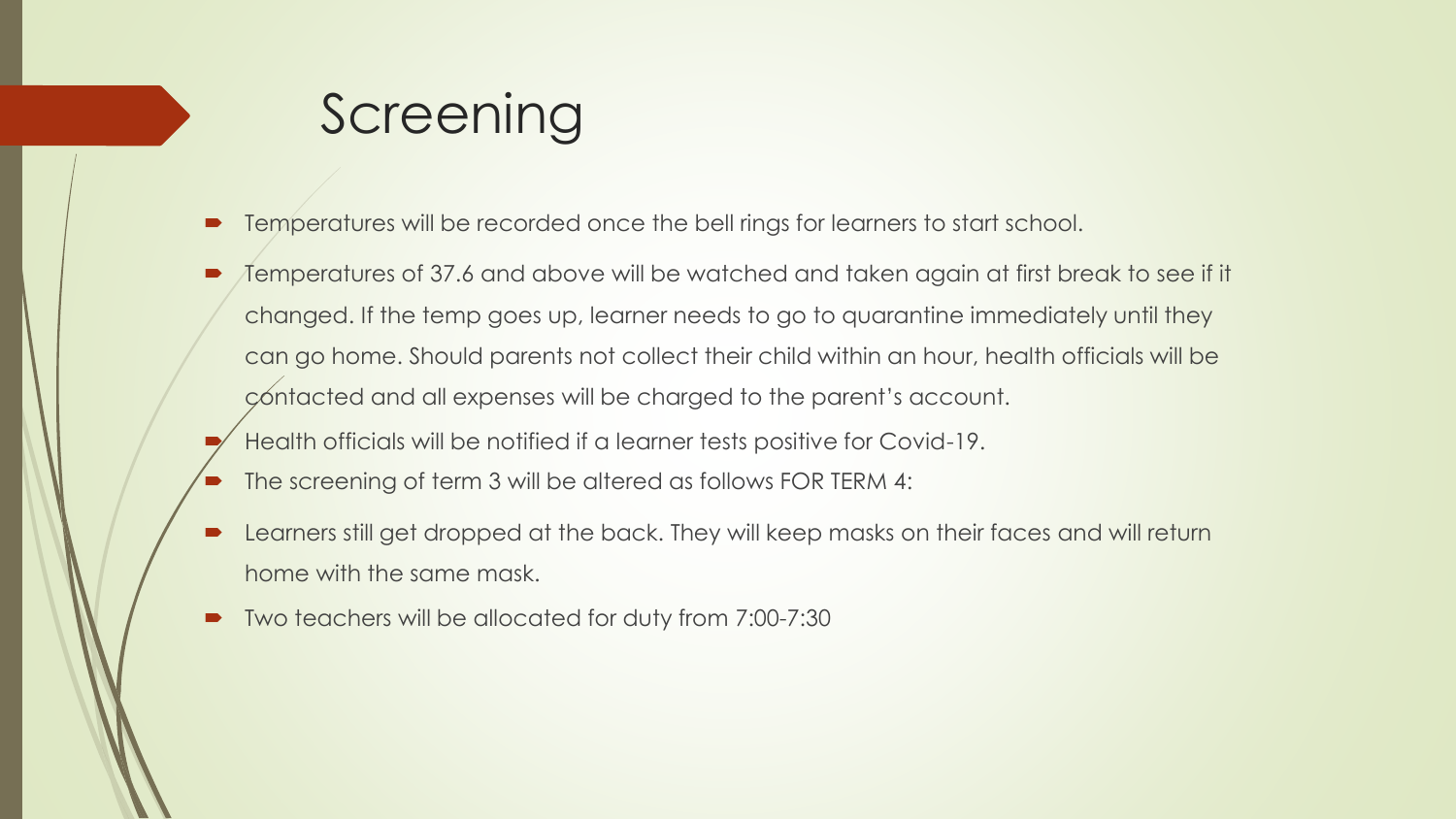# **Quarantine**

#### **QUARANTINE ROOM**

- 1) Learners arriving at Quarantine must be processed for quarantine.
- 2) The learner's parents must be phoned immediately to come and fetch their child.
- 3) The learner's temperature must be recorded on the recording sheet and the form carefully filled out.
- The learner is then let inside the room and must sit on a chair.
- 5) Af more than one learner is quarantined at a given time, they must be kept at least 2m apart. Chairs must be put out for this reason so learners must stay seated in quarantine at all times.
	- Should a parents take longer than required, the learner will be permitted to make use of the quarantine toilet only. The toilet, door handle and wash basin tap handles will be sanitized after a learner made use of it.
- 7) Once a learner's parents arrive they will be met at the door. No parents will be allowed inside.
- 8) A form will have to be signed by the parents to inform them that a medical certificate, declaring that the learner is not positive for COVID-19, will be required for the learner to return to school.
- 9) Once the learner has left, the seat, the table and everything they touched will be washed and sanitized (for this reason, furniture must be kept to a minimum)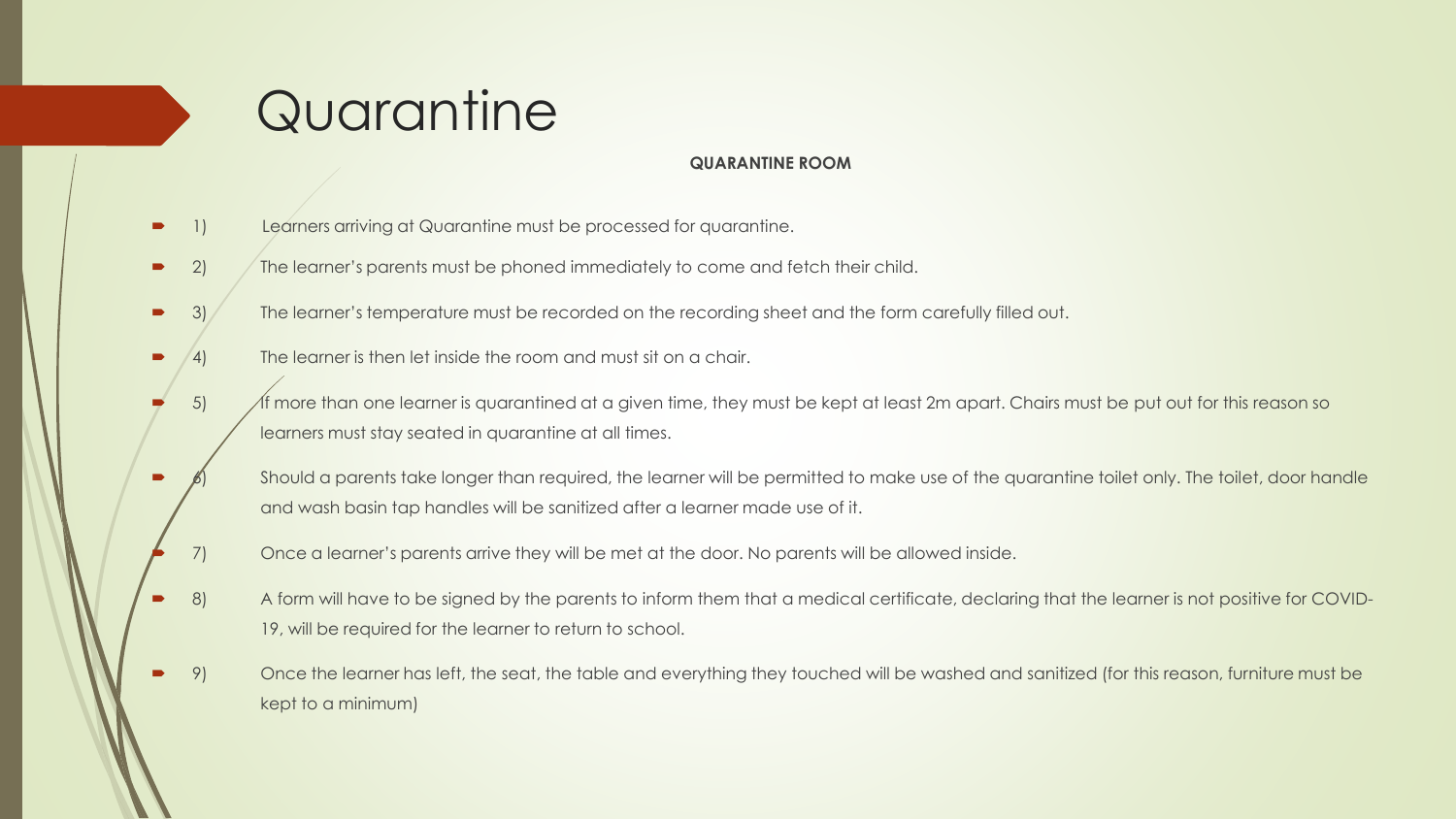#### Screening process for learners and staff DURING THE DAY

- Learners may play outside within view of teachers on duty, keeping social distance from each other except for going to the bathroom. Learners still do not leave their classrooms to attend lessons in another class except for computer lessons which will take place with the necessary protocol in place, and going out for break. No learners must be sent on errands or to take messages - Teachers to WhatsApp messages to Secretary/colleagues instead.
- Sanitizing throughout the day: each time a learner comes into the class their hands must be sanitised. After each hour inside the class all learners' hands must be sanitized.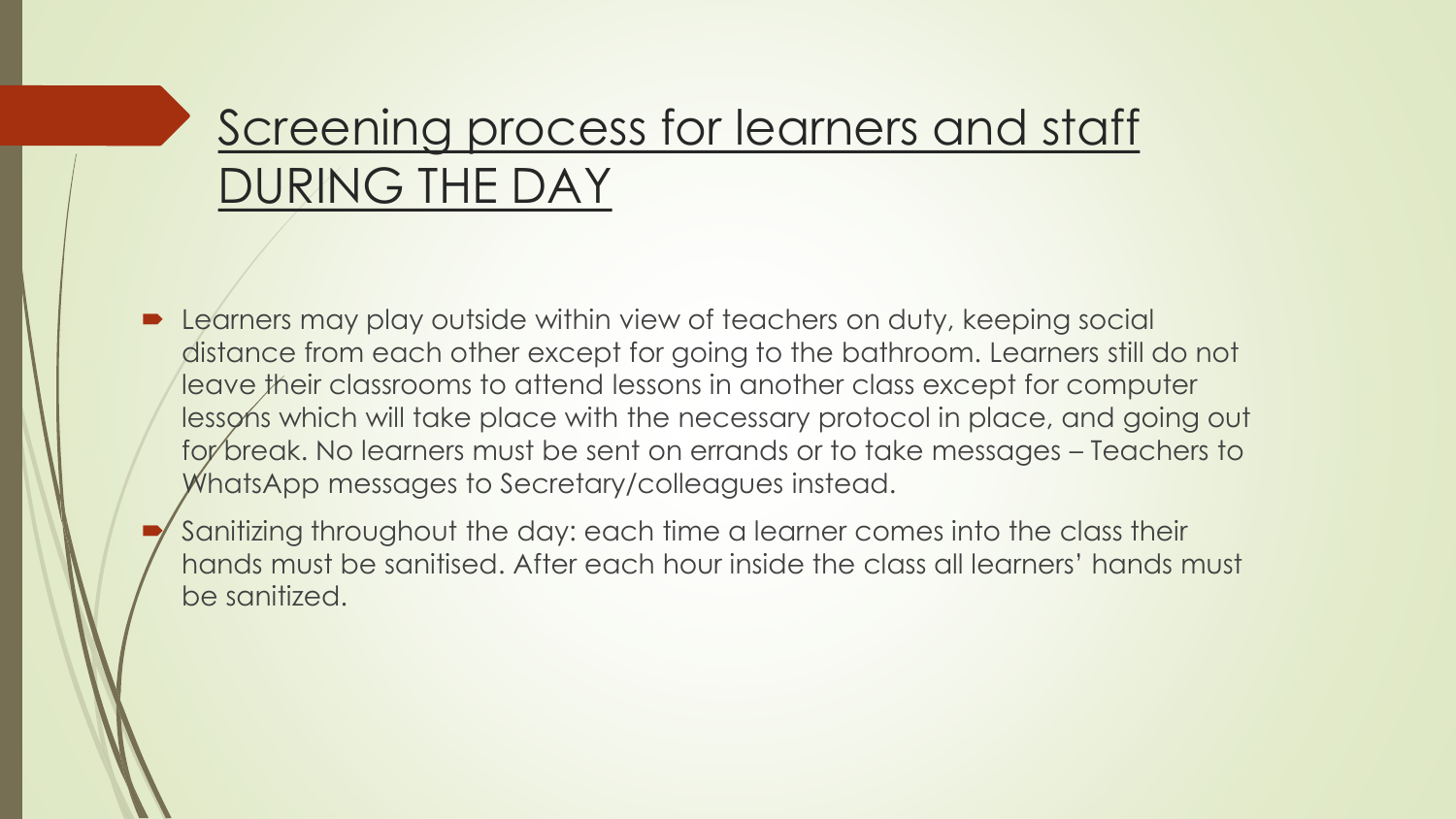# Screening process DURING THE DAY

- Learners/staff who feel or look unwell:
- **EXECUTE:** Learner is sent to the Secretary to have their temperature taken. Temp to be recorded if above 37.
- **Parents phoned regardless of temp to be collected** immediately.



A form will have to be signed by the parents to inform them that a medical certificate, declaring that the learner is not positive for COVID-19, will be required for the learner to return to school.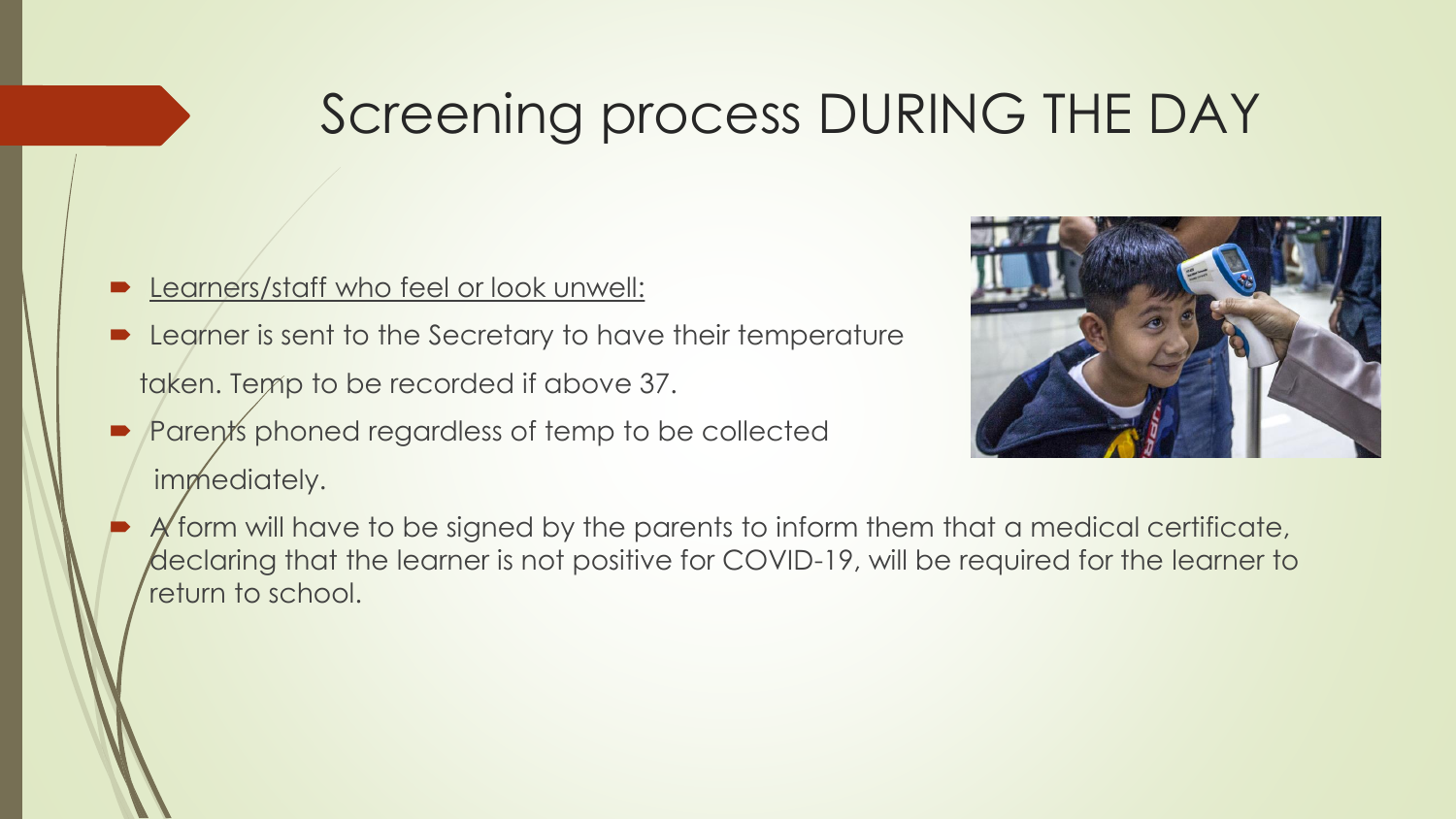## Going home:

- o Sanitize hands
- o Pack up books into book bags
- **Going home:** o Learner move to pedestrian gate immediately

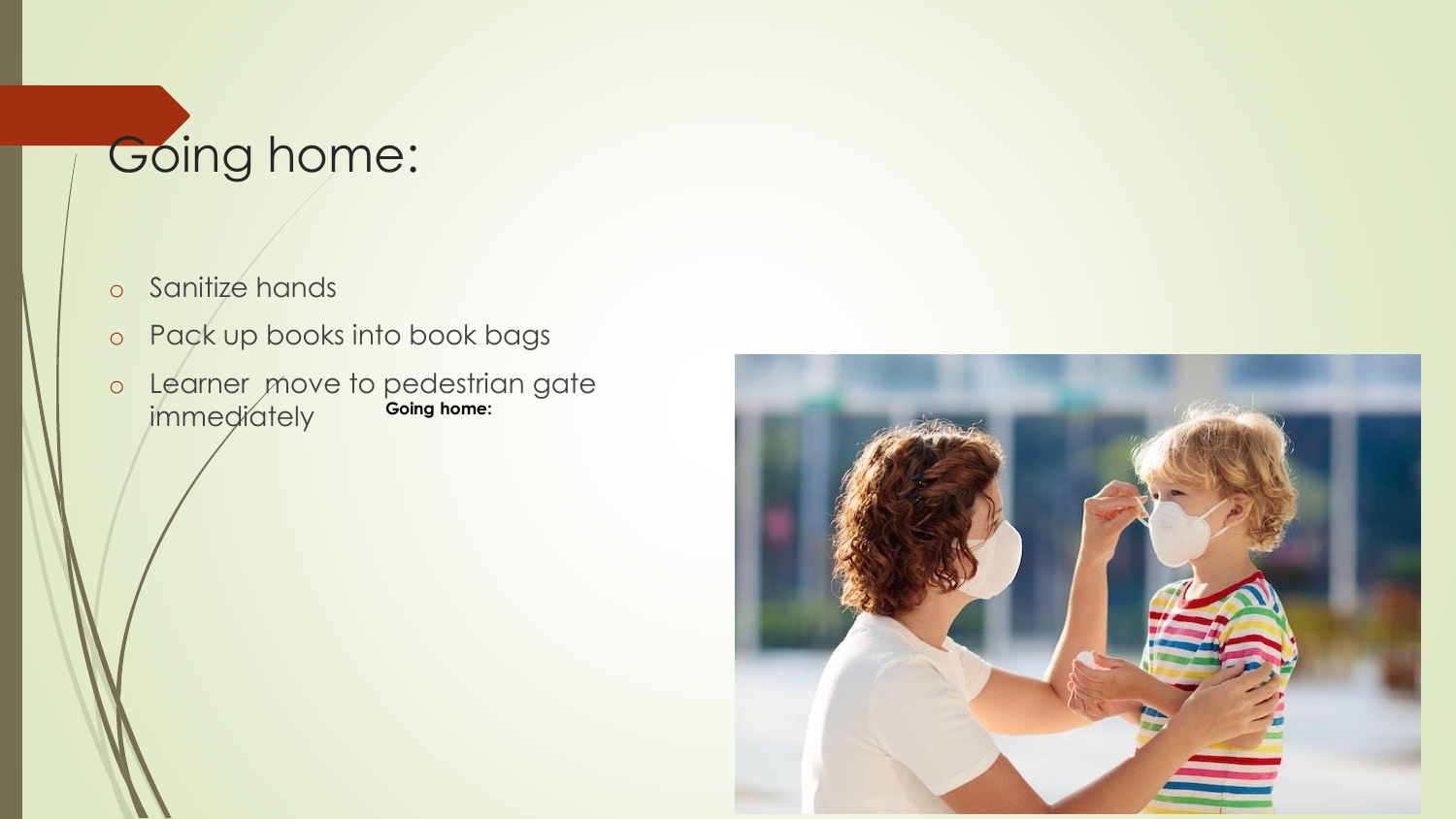# What if a learner's mask gets lost/breaks during class time?

**• Teacher must send a WhatsApp message to the secretary** to bring a new mask. This will be added to the parent's account.

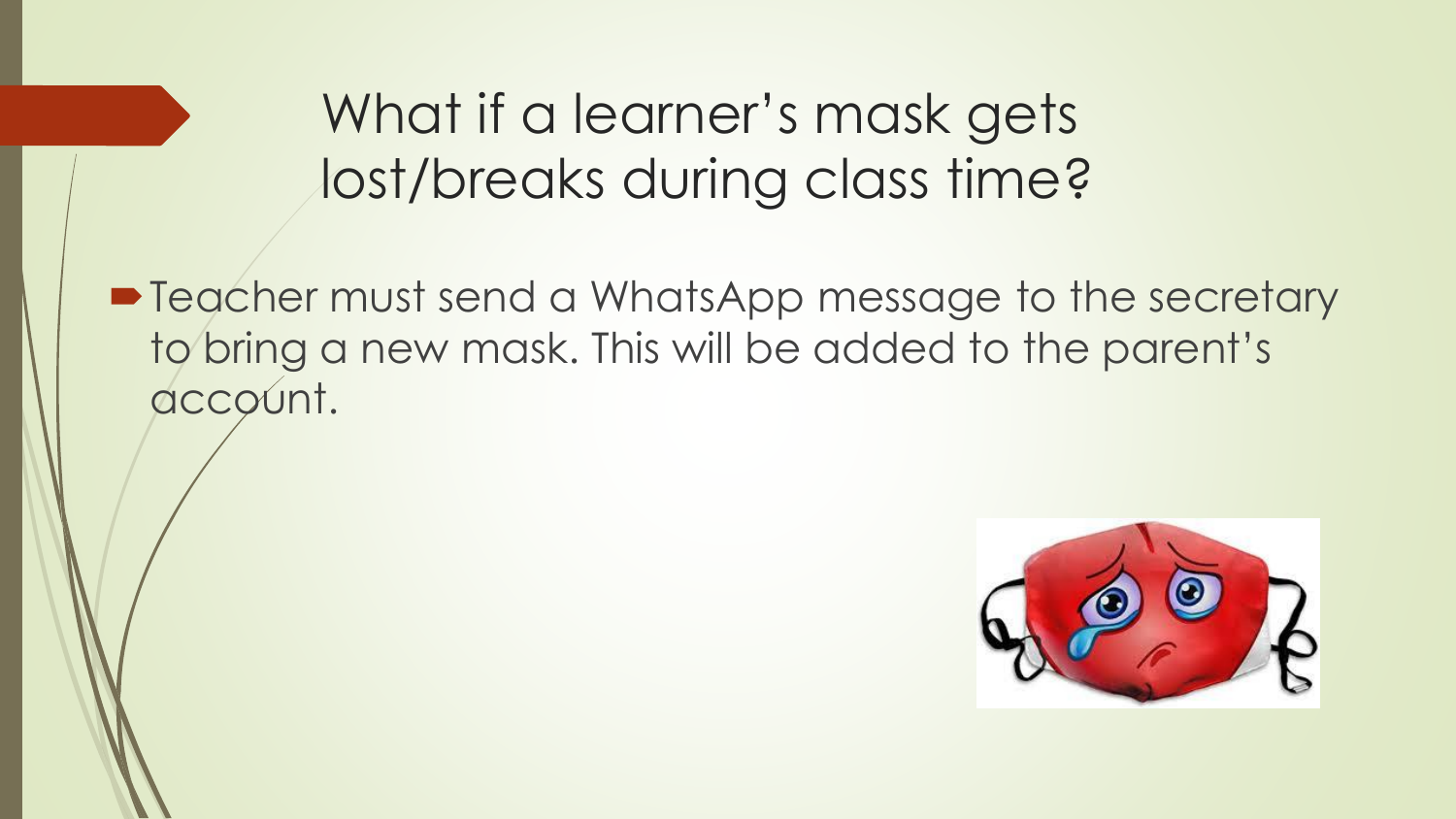#### What if my sanitizer or other cleaning products are finished?

**•** Teacher sends a WhatsApp message to the secretary to bring a refill of what they require.

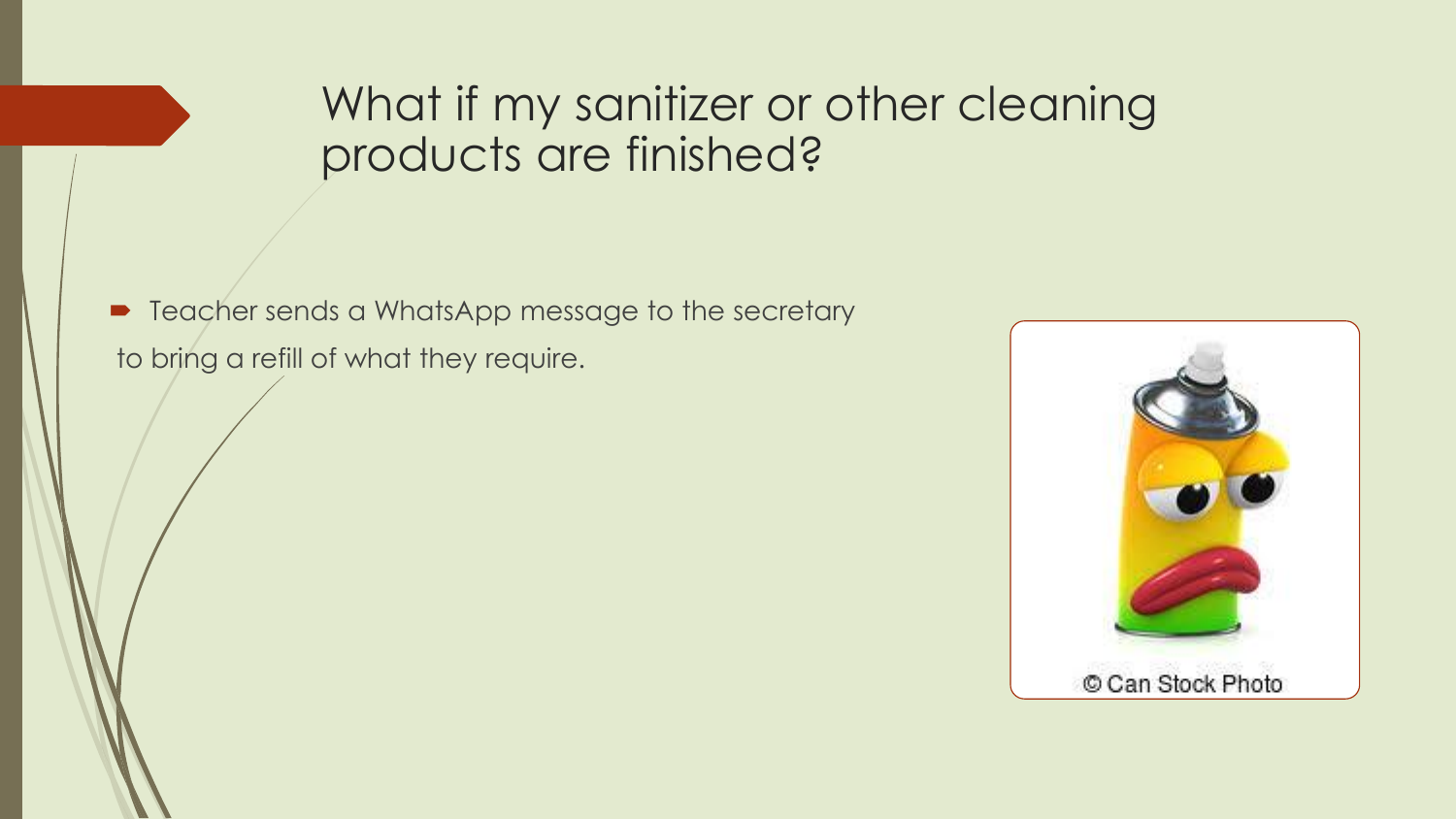### What if a learner won't listen?



- Learners get only ONE warning to comply with the safety rules.
- **If the offence recurs the teacher sends a whatsapp** message to the secretary informing her about the disobedient learner.
- The secretary must then immediately phone the parents to come collect their child and inform them of a 3 day suspension because of their child's failure to comply with safety regulations/putting others in harm's way. The learner will stay in the office until collected.
- Make an example of results of disobediance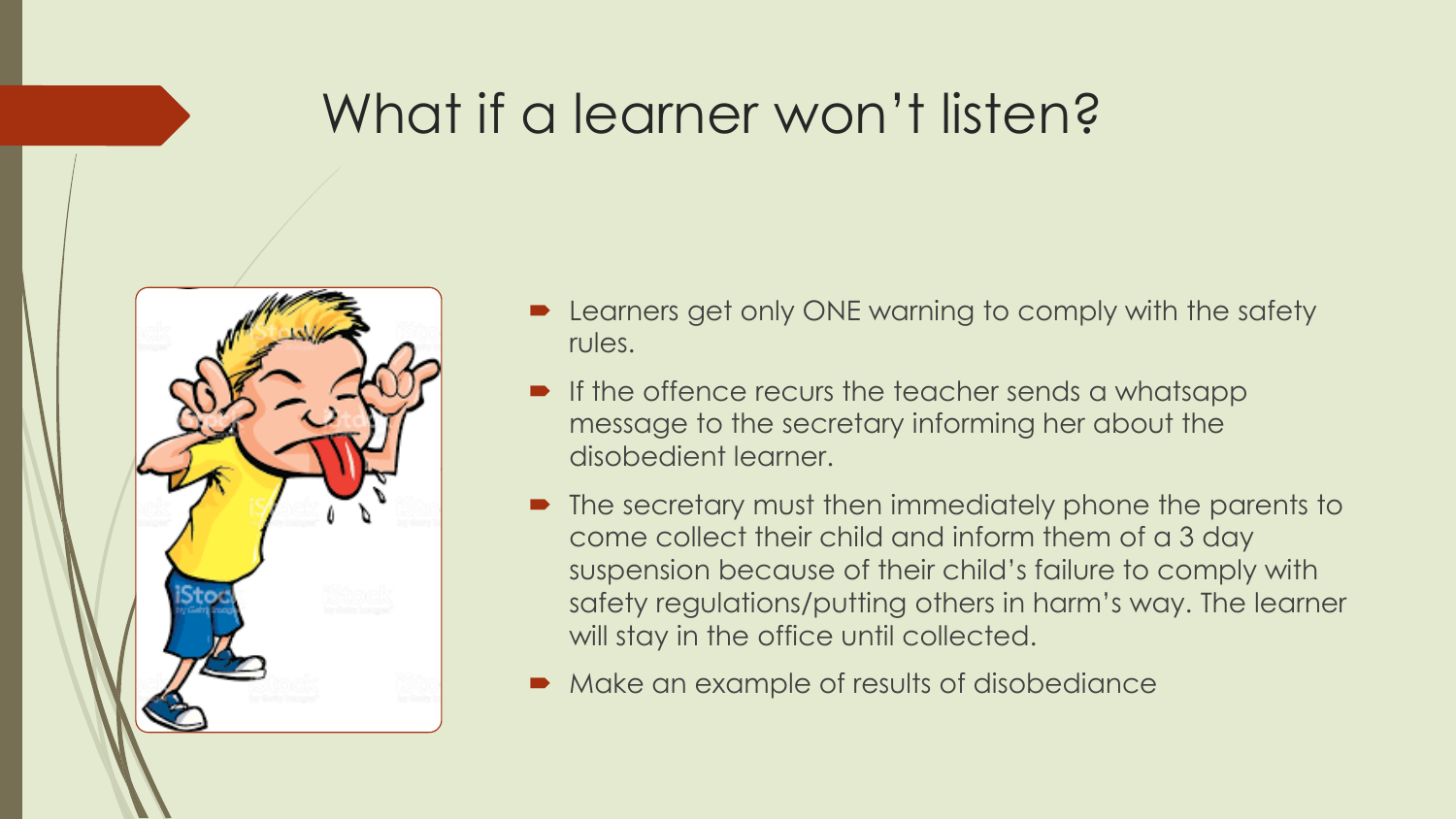#### DAILY PROGRAM

- **EXTERNITHET EXAGGE IS CONTEX IN THE EXAGGE IS CONTEX LEATER** FOR Learners must stay in their classrooms except for going to the bathroom and going out for break. No learners must be sent on errands or to take messages – teachers to WhatsApp messages to Secretary/colleagues instead.
- Sanitizing throughout the day: each time a learner comes into the class their hands must be sanitised. After each hour inside the class all learners' hands must be sanitized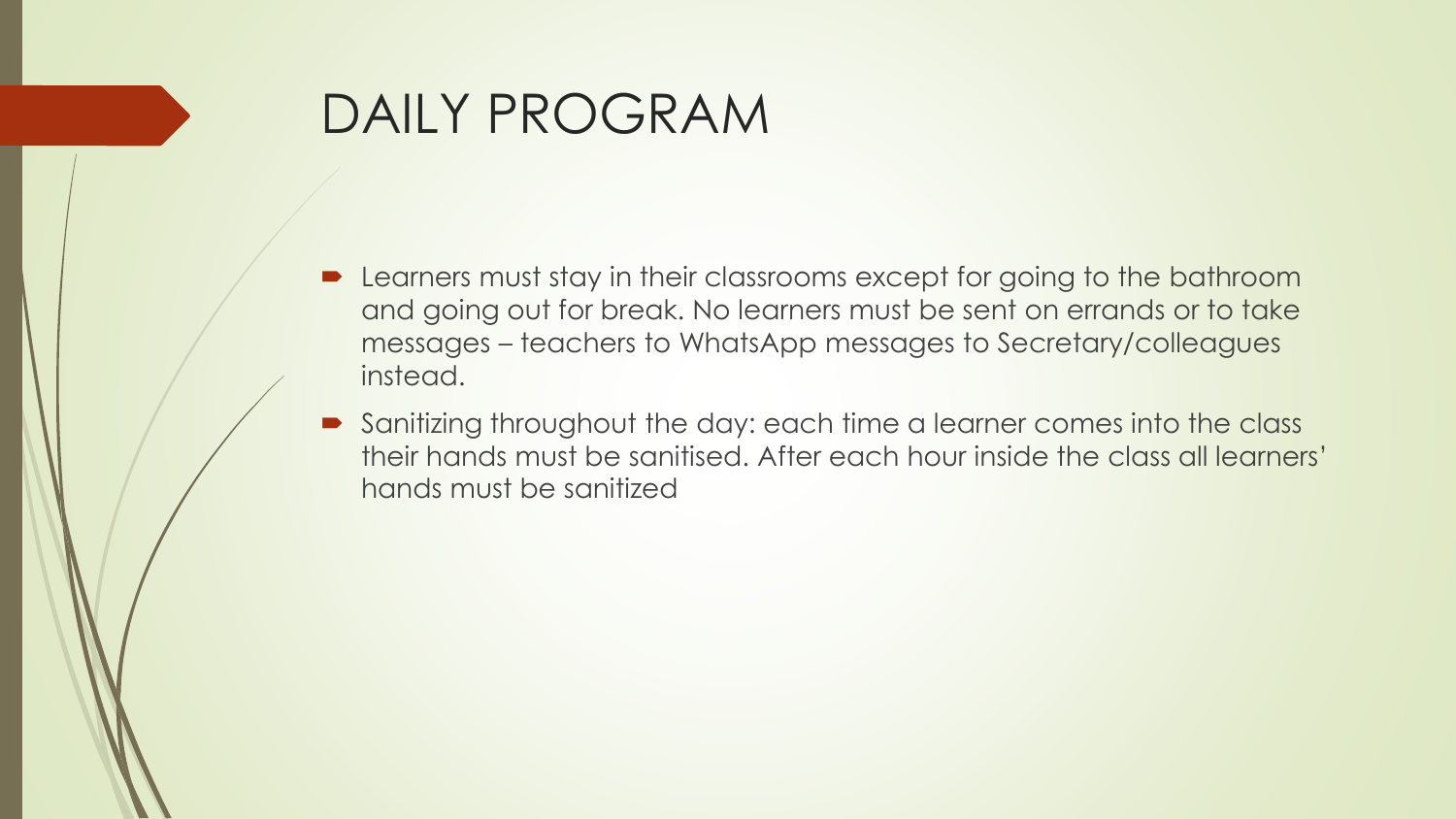| <b>Arrival</b>                | <b>Screening process for Staff &amp; Learners</b>                                                                                                                                                                                                                                                                               |
|-------------------------------|---------------------------------------------------------------------------------------------------------------------------------------------------------------------------------------------------------------------------------------------------------------------------------------------------------------------------------|
| <b>Enter premises</b>         | Learners still get dropped at the back. They will keep masks on their<br>faces and will return home with the same mask.<br>Two teachers will be allocated for duty from 7:00-7:30.                                                                                                                                              |
| <b>Gr.4-7 Rotation</b>        | Learners will remain in one classroom for the whole day. Teachers will rotate to<br>the relevant class instead. Computer lessons will commence under strict covid                                                                                                                                                               |
|                               | protocol                                                                                                                                                                                                                                                                                                                        |
| <b>Break time</b>             | Screening to take place during break.<br>Ensure social distancing of leaners at all times.<br>Foundation phase and Intermediate phase will not be outside at the same time.                                                                                                                                                     |
| <b>break &amp; class time</b> | Using the bathroom during Learners must ASK before they go as only one is allowed at a given moment.<br>Although learners must wash their hands after using the toilet, a hand sanitizer<br>dispenser will be with the teacher on duty and he/she must make sure they<br>come sanitize their hands after going to the bathroom. |
| Tuck shop & Food sales        | Tuck is available on Fridays and ready made pies and muffins will be sold every<br>day.                                                                                                                                                                                                                                         |
|                               |                                                                                                                                                                                                                                                                                                                                 |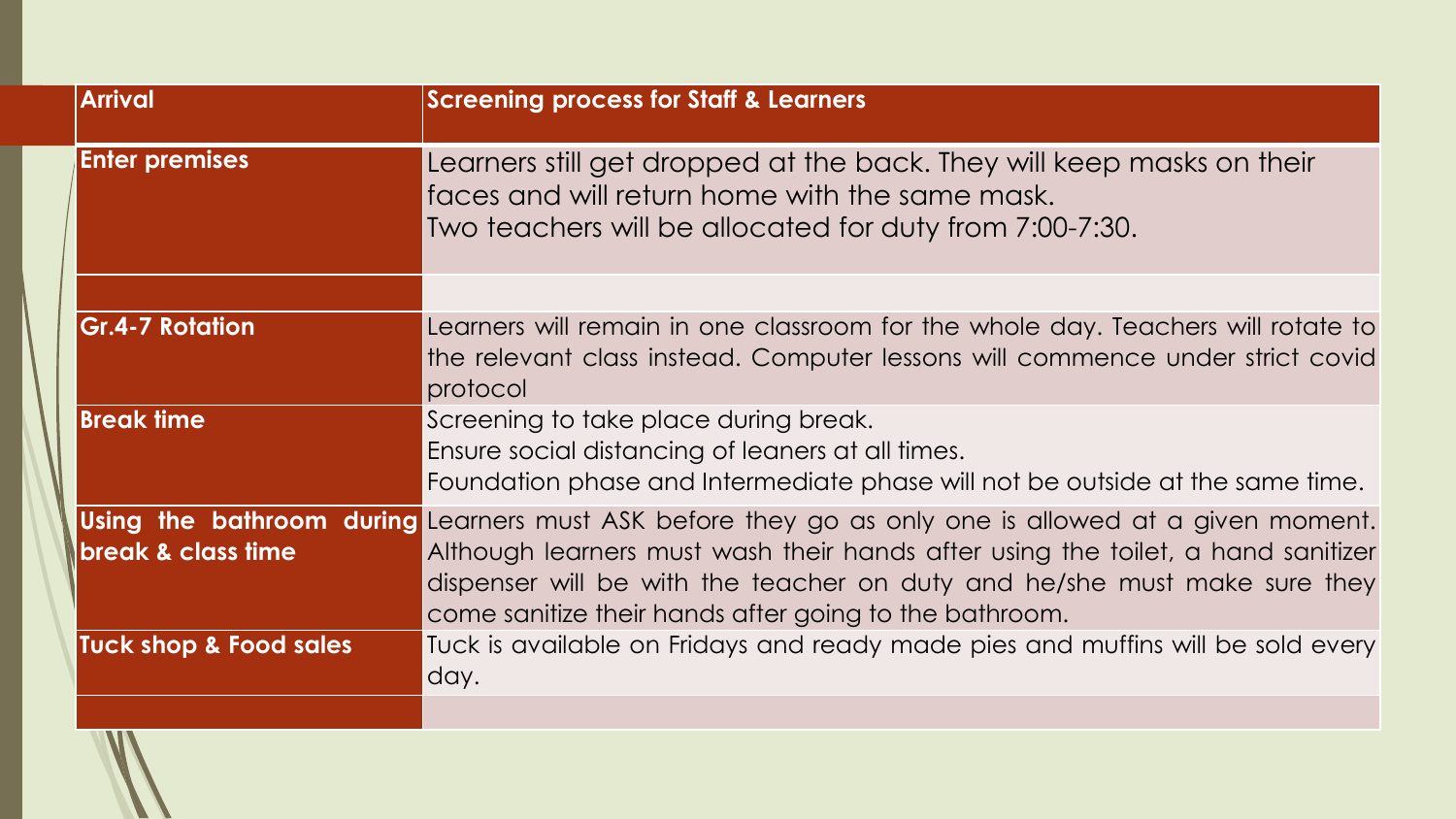| <b>Staff coffee</b>                                                                    | All staff to sanitise hands before entering the staff room to make<br>coffee. Social distancing to take place in staff room, staff to sit in a<br>line rather than across from each other. Cleaner to wipe down kettle,<br>coffee container, tea container and all surfaces after each break<br>time.<br>NO COFFEE TO BE MADE AT OTHER TIMES! |
|----------------------------------------------------------------------------------------|-----------------------------------------------------------------------------------------------------------------------------------------------------------------------------------------------------------------------------------------------------------------------------------------------------------------------------------------------|
| Sport/extra-curricular activities                                                      | Cancelled until further notice                                                                                                                                                                                                                                                                                                                |
| <b>Home fime(Lists of learners per Gr.1-3 = 13:00 Mon - Fridays</b><br>  taxi/vehicle) | Gr. $4-7 = 14:15$ Mon – Thu Fridays 12:30<br>At small gate, teachers on duty to ensure they stay in blocks (social<br>distancing – learners to stay seated at all times (no running/playing<br>games)                                                                                                                                         |
|                                                                                        | Rainy days – children stay in class, Mr. Cornes & Teacher Aimee to<br>collect those whose transport arrived.                                                                                                                                                                                                                                  |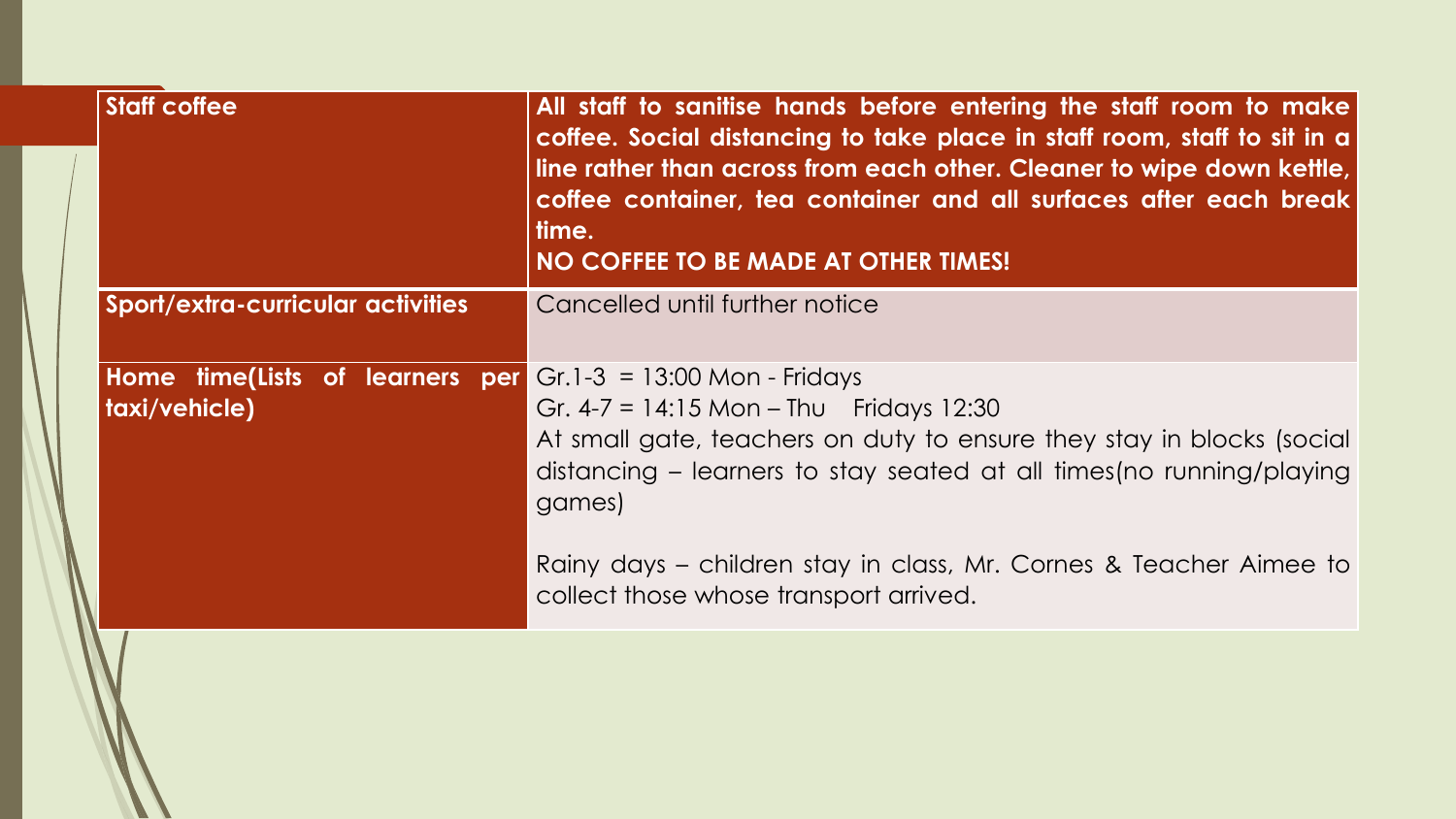| <b>Copying of worksheets</b>           | Teachers to keep to a schedule so that only 1<br>teacher is in the copy room at a given moment.                                                                                                |
|----------------------------------------|------------------------------------------------------------------------------------------------------------------------------------------------------------------------------------------------|
| <b>Planning &amp; General meetings</b> | meetings to take place in<br><b>Planning</b><br>HOD<br>classroom, all teachers to sit in line not across<br>each other, 2m apart.<br>General meetings to resume under strict Covid<br>protocol |
| <b>Homework</b>                        | Homework is sent home and must be completed<br>by the learners as always. The homework must<br>be presented to teacher on request.                                                             |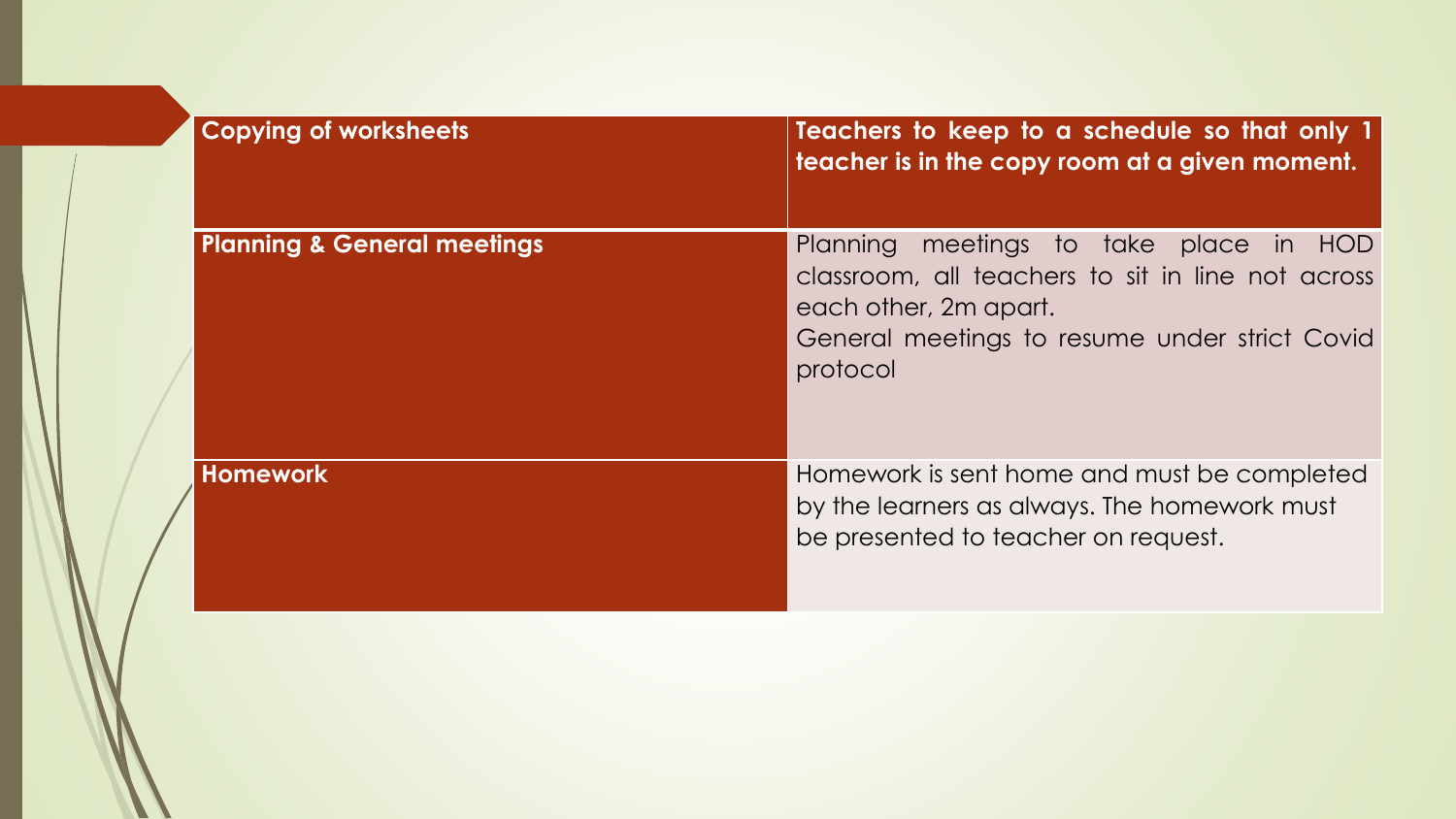#### Classroom Layout

- Classrooms must at all times be ventilated doors and windows must stay open!
- Learners must all face in one direction. No group seating will be allowed.
- All learners must be spaced at least 1,5m apart.
- No cluttering all unessential material to be stored away for non-pandemic times. (e.g.: book corner, carpets, accessories, communal stationary, teaching aids, cluttered book shelves, boxes etc..)
- Only teacher and learners tables and chairs will be allowed in the class.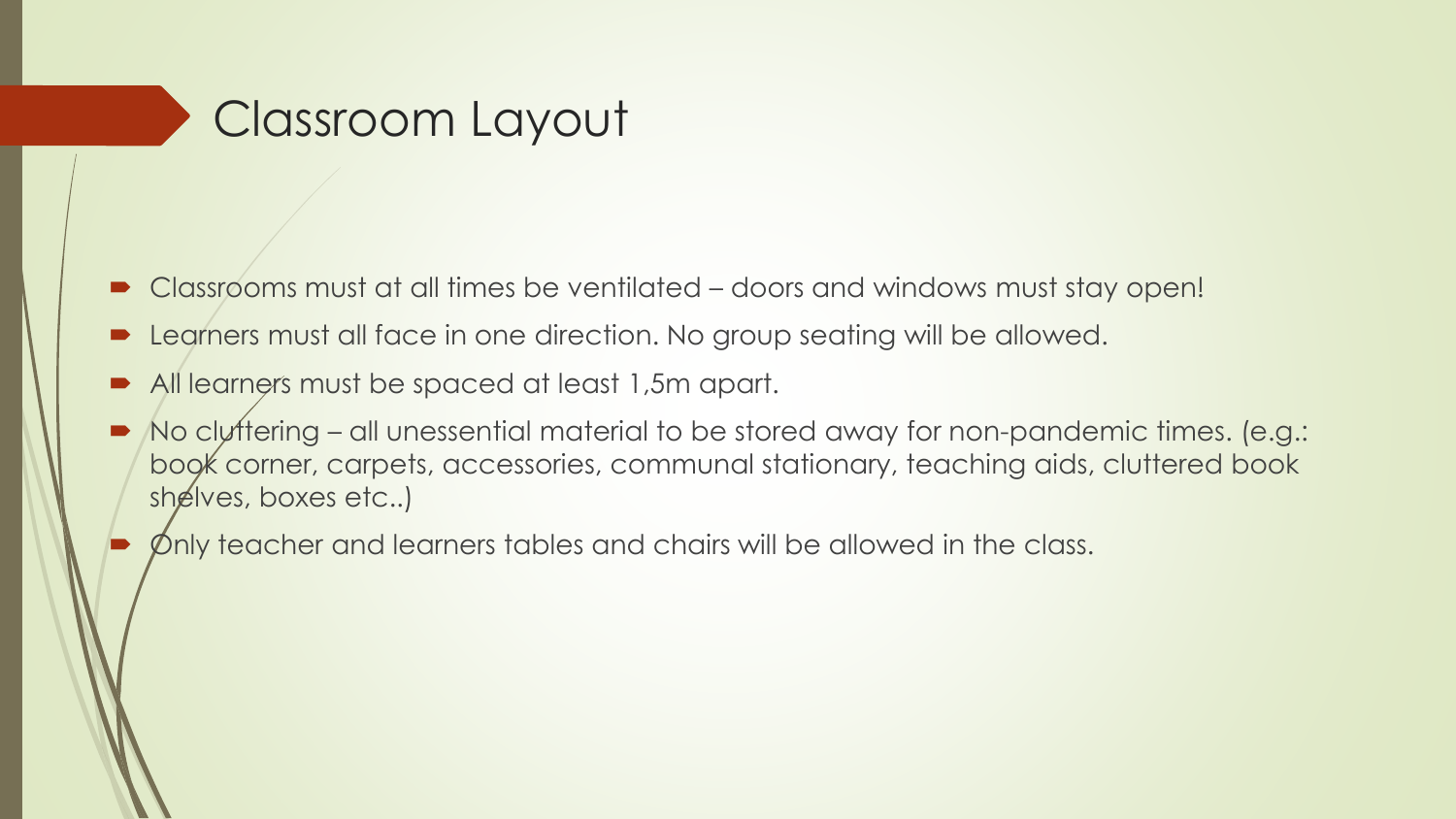### Classroom layout

- No carpet time will be allowed.
- **Example 20 Example 20 Ferry one of the rest of the pandemic.**
- No walking around must be permitted.
- School bags will be allowed.
- Pencil cases and stationery mat be taken home.
- All classroom bins must be lined with a black bag.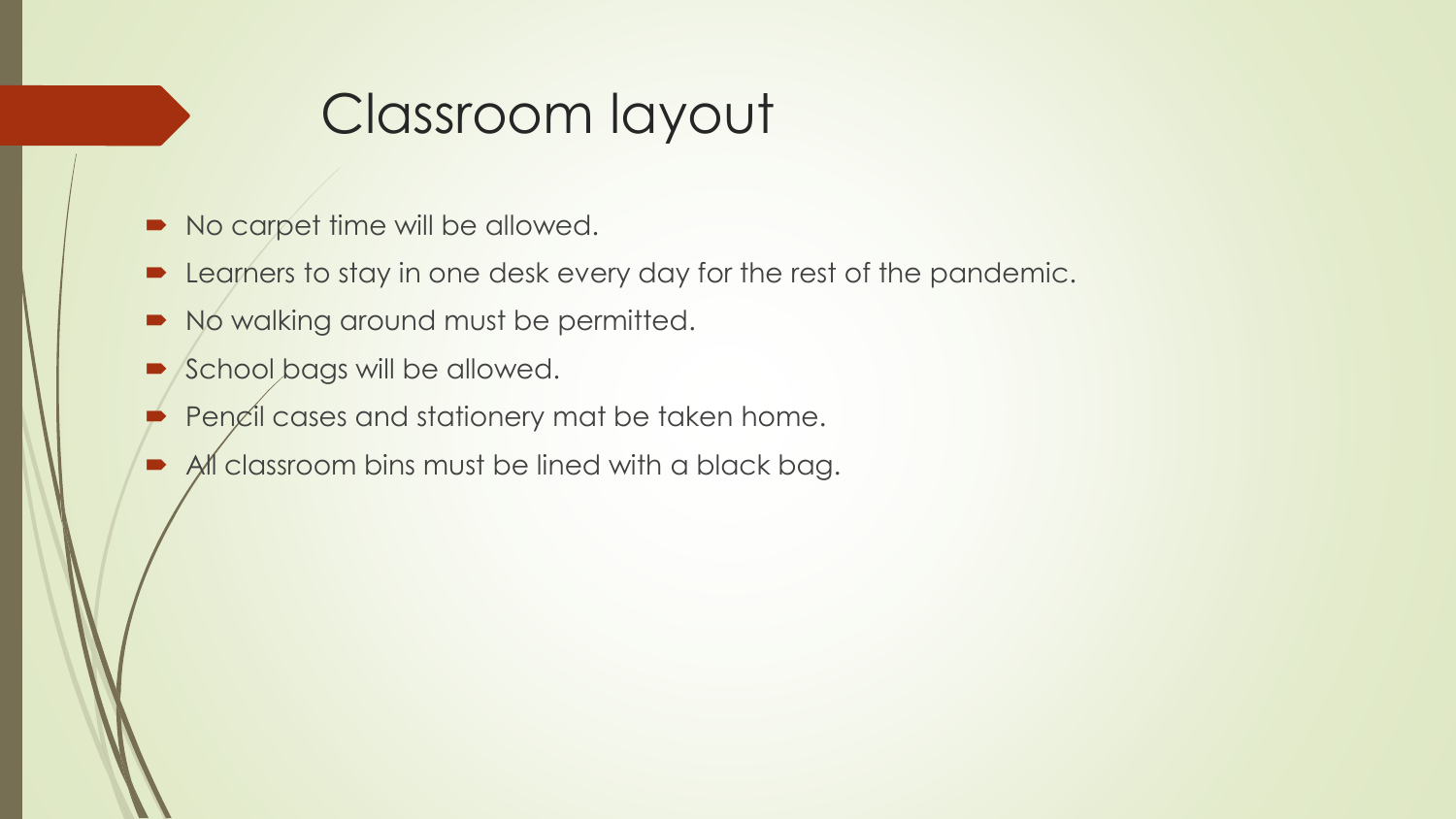# Cleaning equipment per classroom

- Cleaning requirements and schedules
- The school will be cleaned the same way it was previously.
- Added to this cleaning process is the following:
- Hourly: Sanitize taps and toilet handles in bathrooms(20ml bleach by 1l water). (cleaner), door handles (teachers)
- During break: classroom door handles will be sanitized as well as all the desks. Bins must be emptied and sprayed with sanitizer. A schedule will be on each classroom door which must be signed after cleaning.
- After break: staff room to be sanitized, especially the kettle & tables.
- After school: Classroom door handles, desks and floors will be sanitized.
- In the copy room: teachers to sanitize everywhere they touched before leaving (especially copy machine)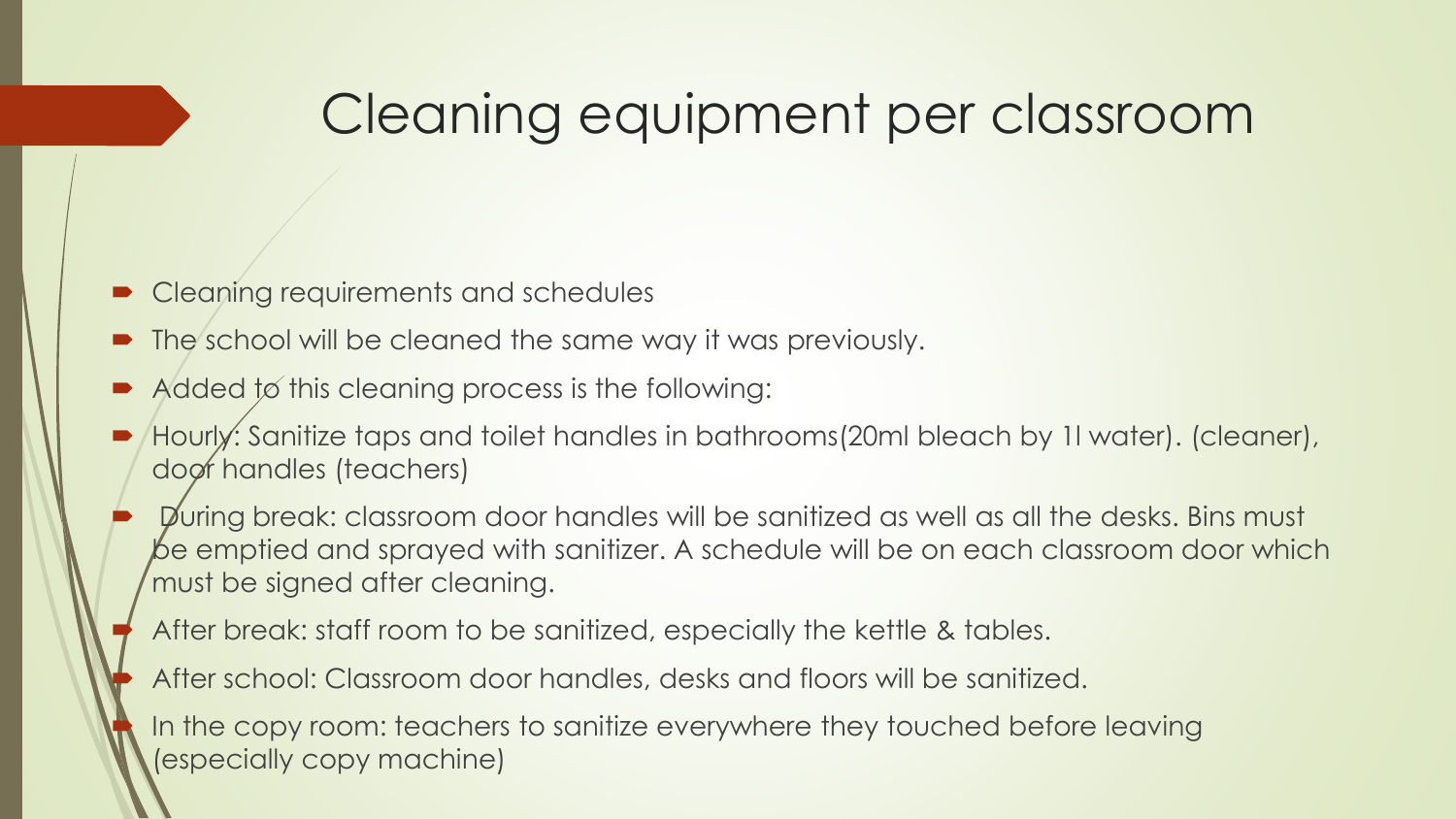## Mitigating stigma and fear about Covid-19

- It is important for teachers, non-teaching staff and learners to acknowledge that **words matter**.
- South Africa learned from the HIV and Ebola epidemics how catastrophic **fear, stigma and misinformation** can be - this is also very true for COVID-19. Stigma and fear **can isolate** people:
	- It can **prevent** them from seeking medical care or adopting healthy behaviors
	- Stigma and fear **rob people of necessary support** during a difficult time
- There is a great deal of easy things that teachers, non-teaching staff and learners can do to help **tackle stigma associated** with COVID-19.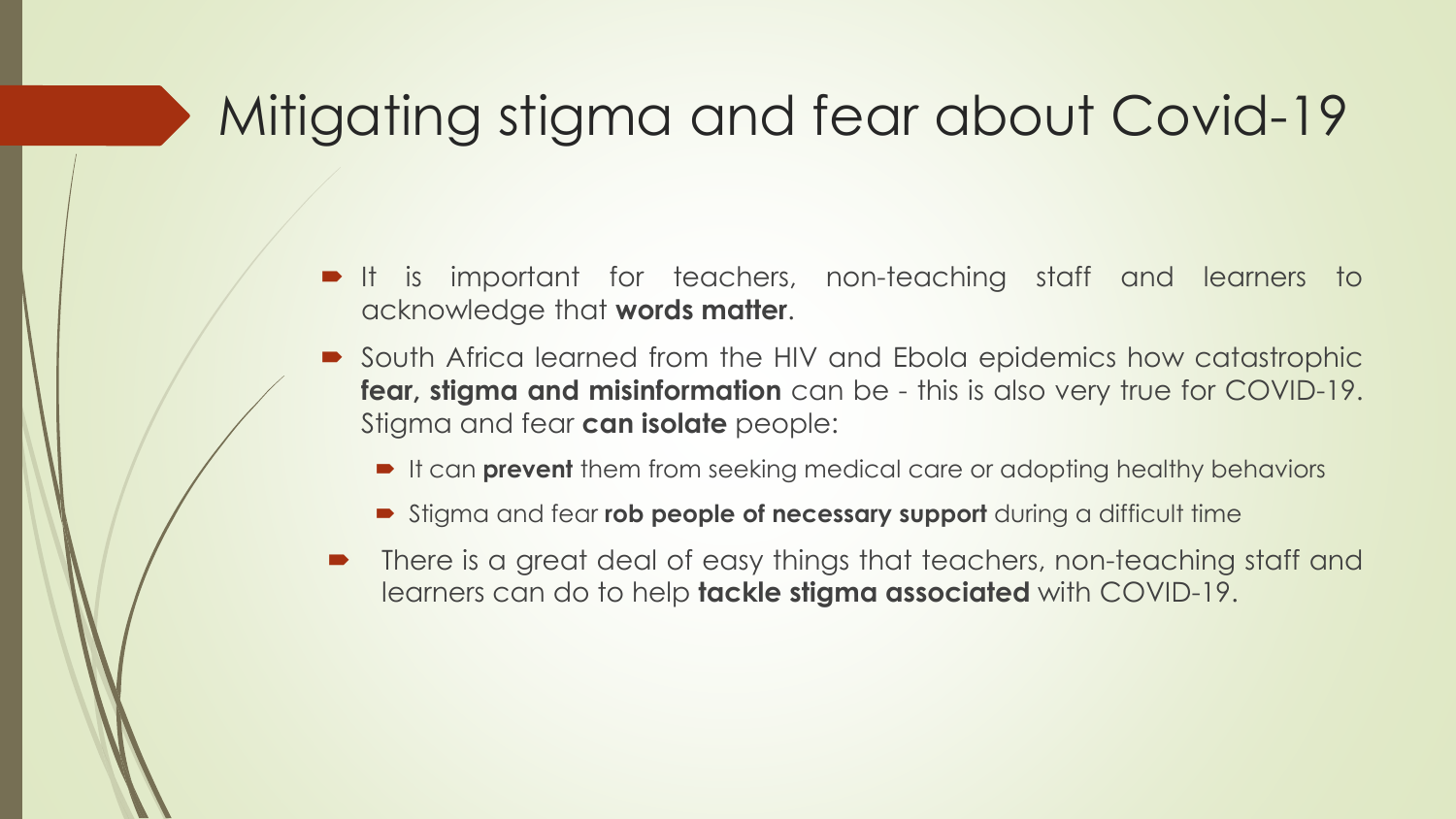# SPORTS AND OTHER AFTER SCHOOL PROGRAMMES

- School Sport and other mass based gathering events such as the South African Schools Choral Eisteddfod **remain suspended in schools**
- Where sport equipment must be used during Life Orientation lessons, these must be **sanitised and social distancing** must be maintained at all times
- When the ban on sport events is lifted, promotion of **good hygiene and safe handling of sport equipment** and other related objects must be promoted
- **School based enrichment and other cultural activities** must be kept to a minimum to allow schools to recover the lost teaching and learning time
- In the Foundation Phase, where play and recreation activities are part of the teaching and learning process, **vigilant supervision** must be maintained at all times